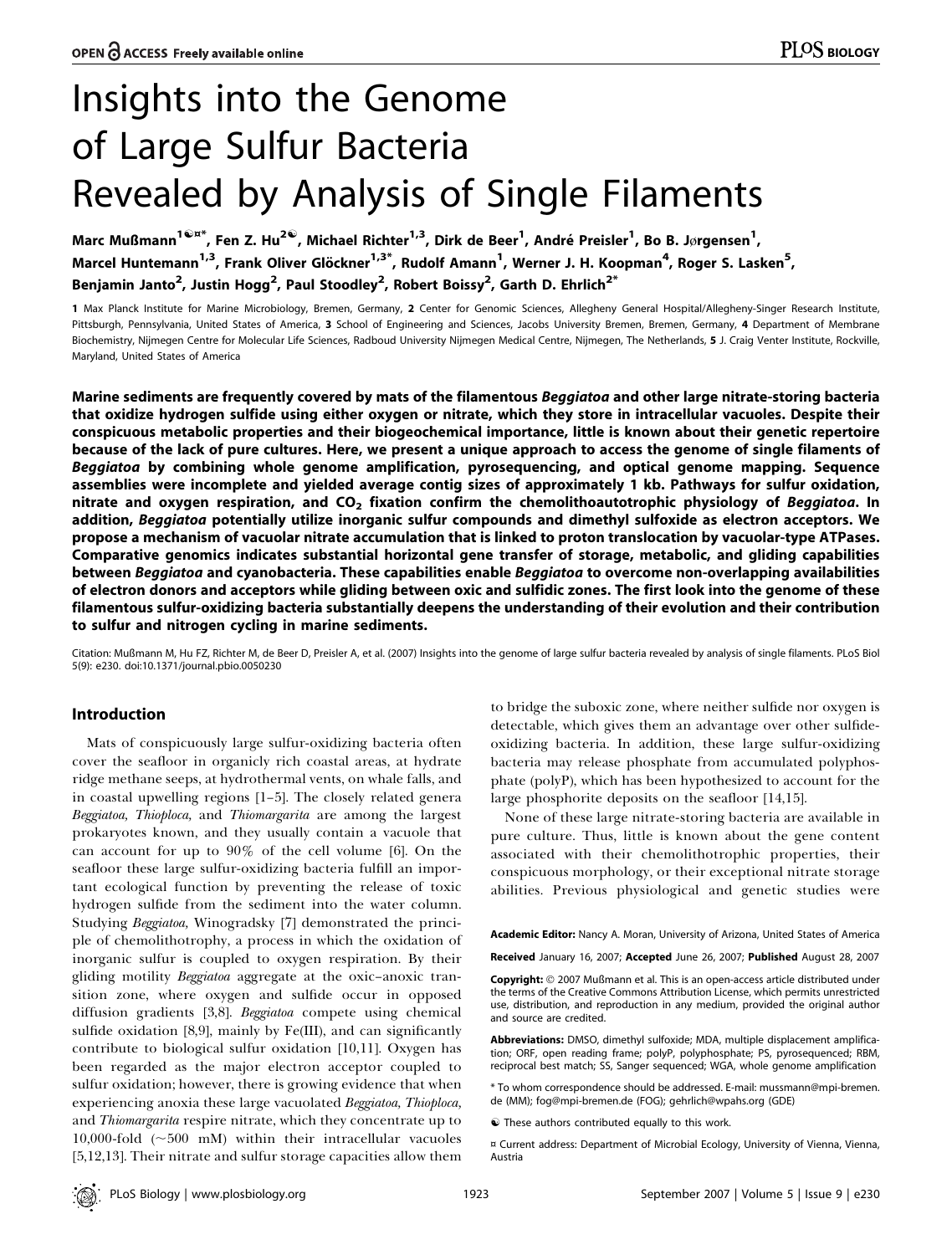# Author Summary

In 1888 Winogradsky proposed the concept of chemolithotrophy growth using inorganic compounds as an energy source—after studying the sulfur bacterium Beggiatoa. These filamentous bacteria and related organisms inhabit the surface of marine and freshwater sediments, where they oxidize hydrogen sulfide using either oxygen or nitrate. In particular, conspicuously large marine representatives accumulate nitrate in vacuoles to survive anoxia, a unique feature among prokaryotes. Since nitrate-storing Beggiatoa are not available in pure culture, we amplified and sequenced the genomic DNA of single multicellular filaments. We comprehensively tested the incomplete sequence assemblies for foreign DNA. We show that the Beggiatoa genome encodes the pathways of chemolithoautotrophy but also appears to support the use of alternative electron donors and acceptors. We propose that vacuolar-type ATPases generate an electrochemical gradient to drive nitrate transport over the vacuole membrane, a mechanism similar to eukaryotic solute accumulation. Intriguingly, we found evidence for substantial gene exchange between Beggiatoa and cyanobacteria. In both phyla, hemagglutinins are possibly involved in filament formation. The breadth of storage and metabolic capabilities encoded in its genome enables Beggiatoa to act as a "rechargeable battery," which glides between oxic and sulfidic zones to overcome nonoverlapping availabilities of electron donors and acceptors.

mainly performed on the small, readily culturable, nonvacuolated B. alba, a species that is phylogenetically distant from the large sulfur-oxidizing bacteria [16]. Because of phenotypic similarities such as gliding motility and filamentous shape, Beggiatoa spp. were regarded as colorless cyanobacteria (discussed in [17]) before they were reclassified as Gammaproteobacteria based on 16S rRNA gene sequences.

It is now standard to study large genomic fragments of uncultured microbes by shotgun cloning and sequencing of bulk DNA extracted from mixed communities [18–20]; however, assembly of genomes for discrete species is problematic. Alternatively, DNA can be exponentially amplified (up to  $10^9$ -fold) from single cells [21] by multiple displacement amplification (MDA) [22–25], enabling sequencing from uncultured microorganisms isolated from the environment [25–27]. Despite background amplification and chimera formation [28], this method amplifies complex DNA much more faithfully than earlier whole genome amplification (WGA) strategies. Recently, more than 60% of the genome of single cultured Prochlorococcus cells were amplified and sequenced with improved methods that greatly reduced background amplification and chimera formation [29]. Here, the cloning of amplified, hyperbranched DNA was suspected to facilitate the formation of chimeric sequences. However, chimeric sequences can occur to a similar extent in pyrosequenced datasets [28], indicating that MDA is the causative agent in chimera formation. Non-electrophoretic sequencing methods such as pyrosequencing [30] offer the advantage of massively parallel sequencing of large numbers of DNA fragments without cloning and hence less chimera formation. They also obviate the problems of cloning bias and of sequencing GC-rich DNA.

The combination of the low representational bias of MDAamplified genomic DNA with the advantages of clone-free pyrosequencing augers well for the great potential to rapidly analyze the genomes of unculturable microbes. Here, we

report what is to our knowledge the first large-scale genomic analysis of an uncultured, environmental bacterium based on WGA and pyrosequencing. Using MDA the genomic DNA of two individual multicellular  $(>600$  cells) filaments of uncultured Beggiatoa ( $\sim$ 30 µm in diameter) from a Baltic Sea harbor sediment were separately amplified. One of these amplification products was sequenced using a clone-free pyrosequencing method developed by 454 Life Sciences [31]; the other was sequenced using electrophoretic (Sanger) sequencing of clone libraries. To estimate the heterogeneity among individual Beggiatoa filaments and the proportion of the Beggiatoa genome covered by our sequences, the genome size was independently determined by optical mapping [32] using filaments of co-occurring Beggiatoa.

# Results/Discussion

# Beggiatoa as a Gradient Organism

Here, we present the draft genome sequences of two individual filaments of Beggiatoa sp. recovered from the surface of a marine sediment. The sediment–water interface in marine and freshwater habitats is characterized by steep gradients of electron donors and acceptors such as sulfide, oxygen, and nitrate. Since the zones of availabilities of electron donors and acceptors usually do not overlap, nitrate-storing Beggiatoa move between the oxic and sulfidic sediment layers to overcome this limitation. In the following, the general genome features and genome-encoded adaptations for this lifestyle in two individual Beggiatoa filaments are illustrated. In particular, we focus on the chemolithotrophy and the unique storage capabilities of the vacuolated Beggiatoa. Furthermore, we provide evidence of horizontal gene transfer with cyanobacteria, which likely reflects the long-term coexistence of these two phyla at sediment surfaces.

# Optical Mapping and Genome Size Estimation Using Filaments of Uncultured Beggiatoa

Comprehensive genomic analysis of specific environmental microorganisms is hampered by a high microdiversity of cooccurring and closely related organisms [33]. Hence, accurate estimates of sequence heterogeneity and genome size are required. To estimate the heterogeneity and the genome size of large, uncultured Beggiatoa, we performed optical mapping of single DNA molecules. Unamplified, high-molecularweight DNA molecules were isolated from five co-occurring, 35-lm-diameter filaments, each composed of more than 600 putatively clonal cells descended from the filament's progenitor cell. We used a small number of morphologically identical Beggiatoa filaments to reduce the risk of obtaining mapping data compromised by co-occurring and closely related organisms. The DNA from the Beggiatoa yielded a consensus optical map of a single circular chromosome of approximately 7.4 Mb (Figures 1A and S1). This is over twice the estimated size (3 Mb) of the genome of the nonvacuolated species B. alba [34]. Consensus maps were also obtained for four linear contigs, with sizes ranging from 0.9 to 3.4 Mb (Figure 1B–1E). In some regions the restriction patterns of the consensus maps of these smaller linear contigs were similar to regions of the consensus map of the larger circular chromosome, whereas other regions were highly dissimilar. The diverging DNA restriction patterns of the five contig maps are likely not attributable to an unusually high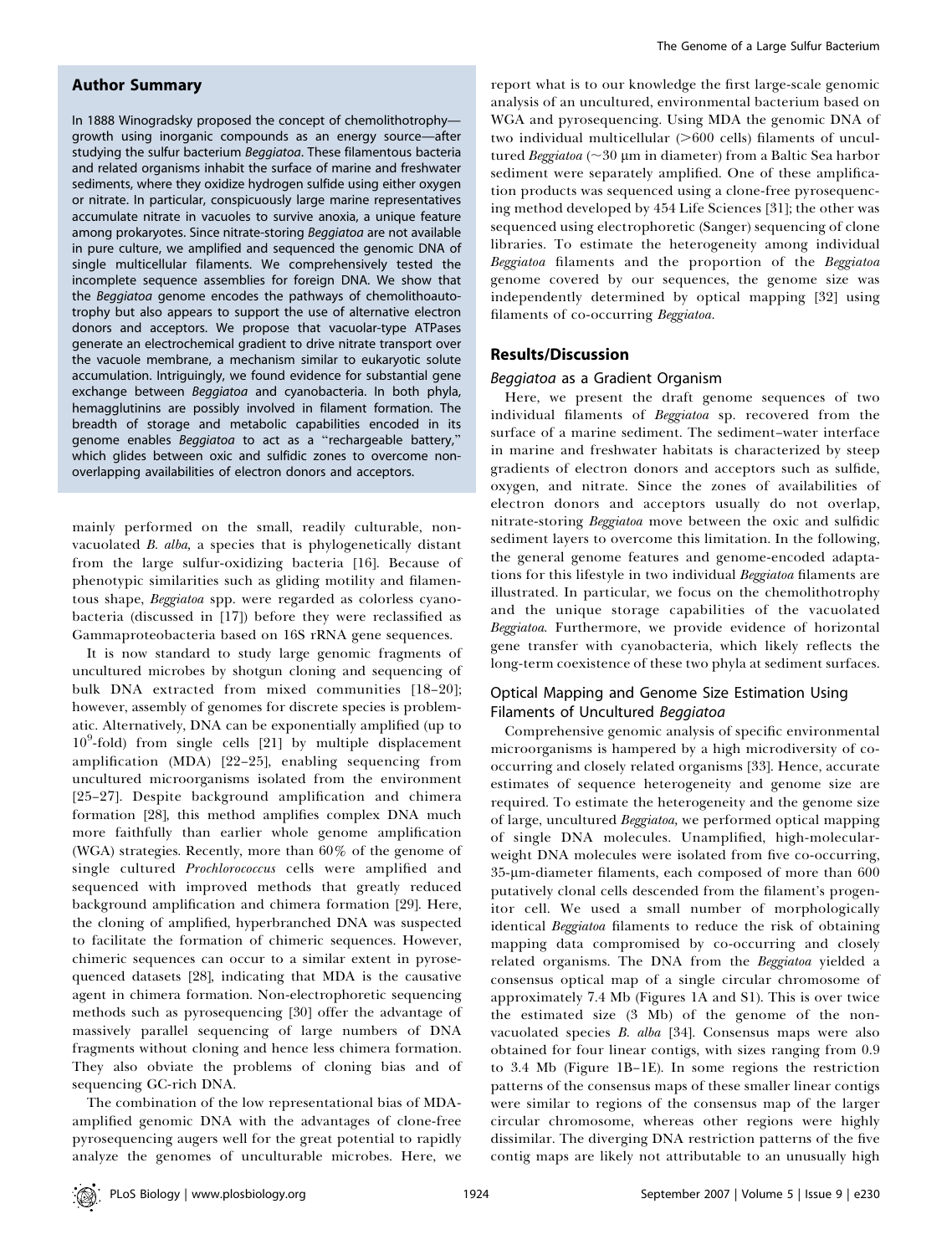

Figure 1. Optical Mapping of the Genomes of Five Pooled Beggiatoa Filaments (35  $\mu$ m in Diameter) Contigs after assembly of restriction patterns using the enzyme AflII. (A) shows the circular chromosome of 7.4 Mb; (B–D) display linear contigs. The lines connect regions of significantly similar restriction patterns. Green indicates regions displaying similarity between two contigs; red indicates regions displaying similarity between three contigs; white indicates no similarities between contigs. doi:10.1371/journal.pbio.0050230.g001

genome plasticity but rather reflect the high microdiversity among the five Beggiatoa filaments, as has been reported for marine Vibrio spp. [33]. This led us to sequence the genome of a single filament rather than the metagenome of a mixed community of closely related species (Figure 2B).

# Specificity of WGA

WGA using MDA from a single or a few cells is highly sensitive to random DNA synthesis. It is also compromised by the presence of non-target DNA, which is a major concern particularly in environmental projects. To minimize these problems we obtained Beggiatoa DNA from a well-purified multicellular filament consisting of more than 600 cells to provide a large number of putatively clonal chromosome copies as a template for WGA. Consistently, the data analysis strongly suggests successful amplification and assembly of genomic DNA from Beggiatoa filaments cells exclusively, even though the filaments had been obtained directly (without prior cultivation) from a marine sediment.

# DNA Sequencing and General Genome Features

The whole genomic DNA of a single filament was amplified using MDA. From the amplified DNA a clone library was constructed that was Sanger sequenced (SS dataset). This approach yielded a low-coverage (3×) partial assembly of 1,091 contigs with a total length of 1.3 Mb (Table 1). In a separate experiment the DNA from a second filament was amplified and subsequently pyrosequenced (PS dataset). The PS assembly achieved a high coverage depth (17×) and a total length of 7.6 Mb. A detailed overview of the sequencing results and preliminary genome features are given in Tables 1, S1, and S2. The maximum contig size was 18.6 kb for the PS genome and 5.5 kb in the SS genome.

larger than 2 kb were considered. The average ORF length was 594 bp (SS2) and 827 bp (PS2). The high number of short, non-overlapping contigs (Table 1) suggests a genome larger than 7.6 Mb. Reconciliation of the optical genome map of Beggiatoa (Figures 1 and S1) with the Beggiatoa PS genome sequence was impractical because of the incomplete sequence assembly.

The low level of sequence assembly is not attributed to high genome plasticity among cells in a single filament. We assume that a multicellular filament is derived from one progenitor cell and thus is clonal. It is highly unlikely that massive genome rearrangements occur within approximately ten generations (2<sup>9</sup>-2<sup>10</sup> cell divisions = 512-1,024 cells/filament). Thus, the sequence dataset of each filament represents the genome of a single strain rather than a population of slightly different genomes or even a metagenome of mixed organisms.

Several tests at different stages of this study were conducted to determine if there was any significant contribution of potential non-Beggiatoa DNA to the PS sequence assembly: (1) an analysis of the PS sequence read metadata; (2) an analysis of intrinsic DNA signatures of the assembled sequences, and (3) genome annotation and phylogenetic reconstruction of different marker molecules and analysis of single-copy genes. The results of these analyses are highly consistent with the claim that the assembled sequences are derived from Beggiatoa only.

#### Repeat and Singleton PS Reads

Reads from repeat regions (excluded from an assembly) were an unusually high percentage (11.3%) of the PS reads (Tables S1 and S3). It is unclear if this reflects the repetitive DNA content of the *Beggiatoa* genome, or if this is an artifact of WGA. The assembled and repeat reads had similar properties (Table S2), and there were multiple examples of

For open reading frame (ORF) prediction, only contigs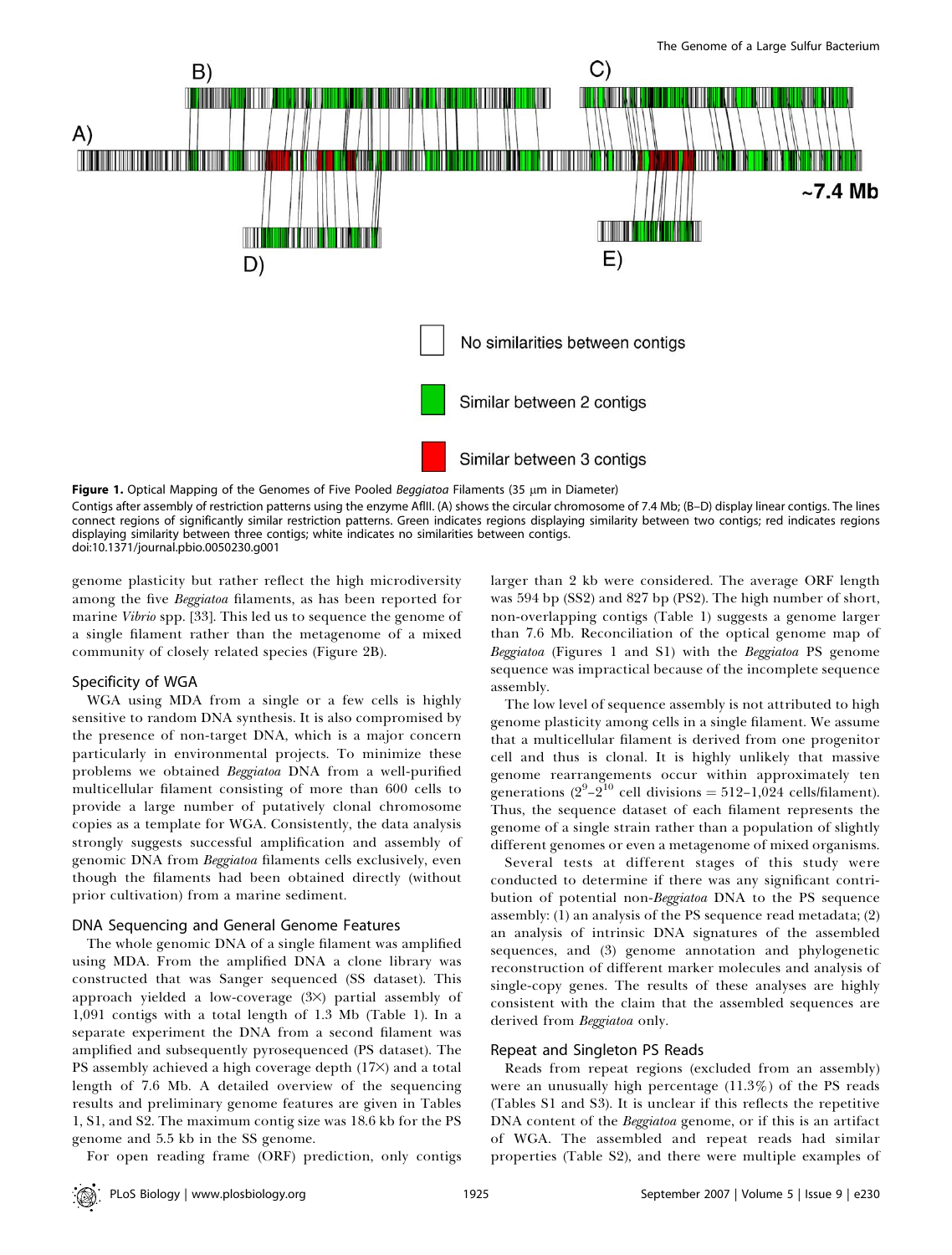

B



Figure 2. Beggiatoa Sp. Phylogeny and Morphology

(A) Phylogenetic reconstruction based on the 16S rRNA genes encoded on the PS and SS datasets. Branching orders that were not supported by all methods are shown as multifurcations. Partial sequences were subsequently inserted into the reconstructed consensus tree. The scale bar corresponds to 10% estimated sequence divergence.

(B) Micrographs of two multicellular filaments of vacuolated Beggiatoa from Eckernförde Bay/Baltic Sea. Scale bars correspond to 30 µm. doi:10.1371/journal.pbio.0050230.g002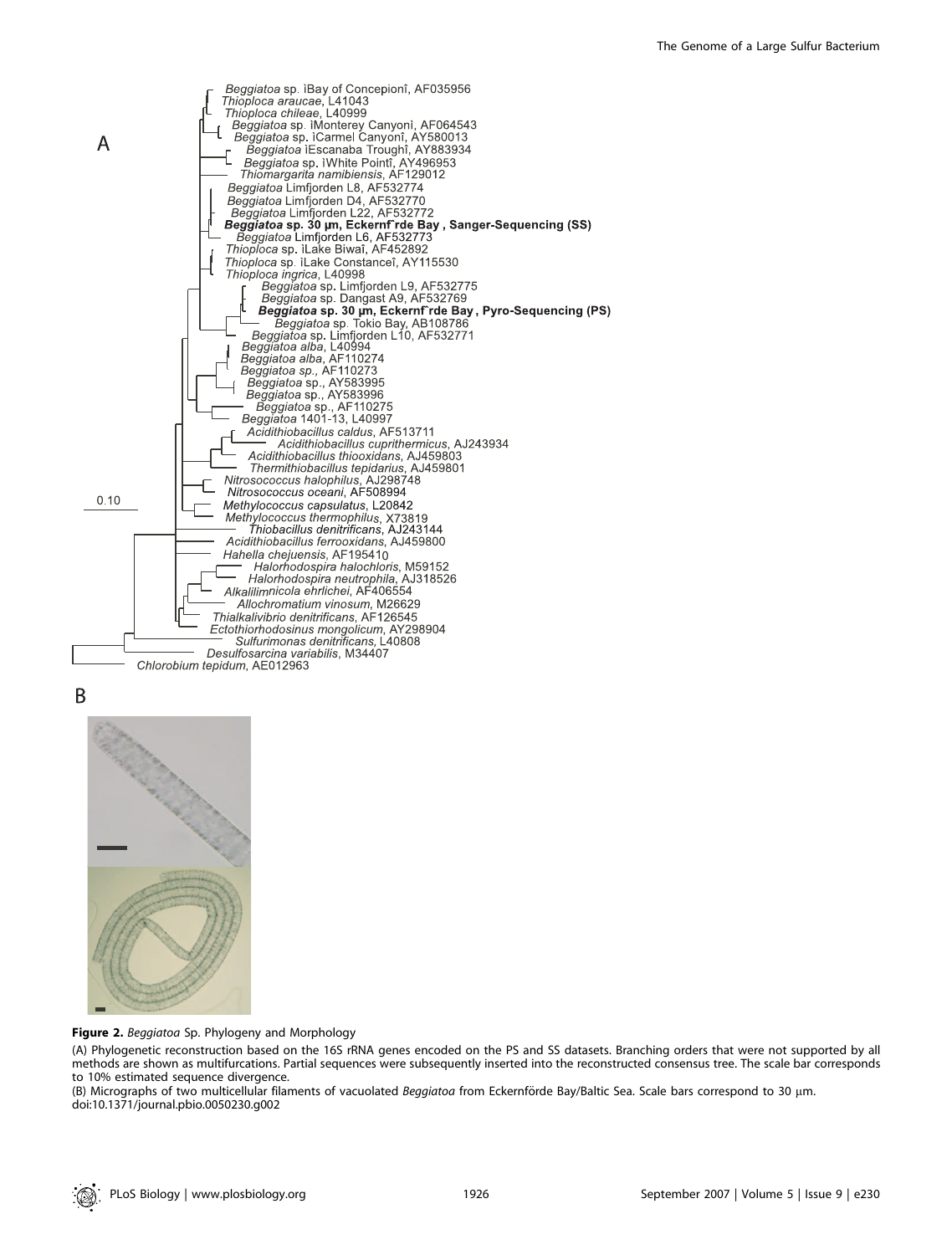Table 1. Comparison of General Features of the Beggiatoa Genome Sequence Assemblies after WGA and Two Distinct Sequencing Methods

| Feature                     | <b>Filament 1 (PS)</b> | Filament 2 (SS) |
|-----------------------------|------------------------|-----------------|
|                             |                        |                 |
| <b>Nucleotides</b>          | 7.6 Mb                 | $1.3$ Mb        |
| <b>ORFs</b>                 | 6.686                  | 1.441           |
| ORFs $\leq e^{-0.5}$        | 4.430                  | 735             |
| Contig $<$ 2 kb/all contigs | 5,619/6,769            | 1,006/1,091     |
| Maximum contig length       | 18 kb                  | $5$ kb          |
| Average contig length       | 1,127 kb               | 1,233           |
| GC content                  | 39%                    | 43%             |
|                             |                        |                 |

doi:10.1371/journal.pbio.0050230.t001

repeat reads with more than ten copies, indicating they were not randomly amplified DNA. These data provide a possible explanation for the large number of contigs in the PS assembly, as repeat reads typically result in gaps that an assembler cannot resolve.

In addition, approximately 10 Mb of PS reads were singletons  $(5.1\%$  of the total reads), which had a significantly different GC content (42.5%) than the assembled reads (Tables S1 and S2). Singleton reads may originate from randomly amplified DNA, from Beggiatoa DNA sequences that amplify poorly, or from non-Beggiatoa DNA. They could represent a random sampling of trace contaminating DNA that has a potentially very large complexity but very low copy number per discrete contaminating genome. Although contamination cannot be completely ruled out, there was probably not enough non-Beggiatoa DNA present in the MDA reaction to yield sufficient read coverage depth to significantly affect the sequence assembly. Moreover, our analyses of nucleotide composition, single-copy genes, and 16S rRNA genes (see below) also do not support significant contribution of non-Beggiatoa DNA.

## Nucleotide Composition and Binning of Sequences

To identify potentially contaminating DNA sequences in our assembled data, all contigs of the PS dataset (7.6 Mb) were analyzed in a binning approach based on intrinsic DNA signatures. Relative abundance of dinucleotides, Markovmodel-based statistical evaluations of tri- and tetramer overand underrepresentation, and normalized chaos game representations for tri- and tetramers were investigated. This approach has been shown to enable a highly sensitive clustering of DNA sequences even among closely related gammaproteobacteria [35]. In the Beggiatoa PS dataset no outliers were identified that would indicate potentially contaminating DNA (data not shown).

#### 16S rRNA Phylogeny

Beggiatoa is a representative of the large sulfur-oxidizing bacteria that form a monophyletic cluster within the Gammaproteobacteria [36]. In both genomes we identified partial 16S rRNA gene sequences that were highly similar to sequences of marine Beggiatoa (Figure 2A). The gammaproteobacterial affiliation is supported by the phylogeny of a set of 41 concatenated proteins (Figure S2). Comparative sequence analysis revealed that the two Beggiatoa filaments (PS and SS datasets) are phylogenetically different despite

their similar diameter of approximately  $30 \mu$ m. This result is consistent with the potential genomic microdiversity among filaments indicated by the optical mapping results. The distinct phylogenetic origin is also reflected in the GC contents of both sequence datasets, which differ by 4% (Table 1). No additional 16S rRNA gene sequences were found.

#### Phylogenetic Affiliation of Genes

Based on 16S rRNA sequence similarity, Nitrosococcus oceani and Methylococcus capsulatus are the closest relatives of Beggiatoa for which whole genome sequences are available. An analysis of the conserved ORFs for best BLAST hits against a local genome database was largely consistent with this affiliation (Table S3).

As both filaments are closely related at the 16S rRNA gene level, a large fraction of genes in both datasets were expected to be likewise highly similar. Therefore, the ORFs of the PS2 and SS2 datasets were compared for reciprocal best match (RBM) hits. In both datasets 378 ORFs mutually display the highest similarity (cut-off of  $e^{-0.5}$ , 65% minimum sequence coverage). Because of only partially covered genes, many ORFs present in both genomes were not apparent despite showing their highest sequence similarities to the other sequenced Beggiatoa genome after manual reinvestigation. Thus, the observed number of ORFs with RBM hits constitutes only the minimum.

Interestingly, many ORFs showed their highest similarity to genes from the filamentous Nostoc sp. and gliding Anabaena variabilis. Furthermore, some gene fragments are exclusively shared with cyanobacteria, among them Nostoc sp., Gloeobacter violaceus, and A. variabilis. Most of these ORFs encode conserved hypothetical genes, of which many show similarities to putative transposases (e.g., BgP0160 and BgP1020ff), reverse transcriptase, and fdxN element excision controlling factor proteins. ORF BgP4037 encodes a conserved hypothetical protein (196 aa) with the highest sequence similarity (58%) to predicted proteins of Trichodesmium sp. (Figure S3A), of which at least 30 paralogs are present in the PS dataset. Moreover, BgP4037 co-localizes with ''authentic'' Beggiatoa genes such as nitrate reductase subunit genes (Figure S3B). The phylogenetic reconstructions of proteins containing either adenylation domains (AMP-A) or hemagglutinin domains (Figures S3 and S4; see below) confirm the hypothesis of horizontal gene transfer. Furthermore, contigs carrying cyanobacterial-like genes did not group in the cluster analysis, which indicates an already Beggiatoa-adapted codon usage pattern. In conclusion, these findings suggest extensive gene exchange between (filamentous) cyanobacteria and Beggiatoa. This apparent gene sharing is particularly interesting since Beggiatoa was formerly classified as a colorless cyanobacterium because of many shared phenotypic characteristics (for review see [17]).

# Ribosomal Proteins, Amino-Acyl tRNA Synthetases and Single-Copy Genes

To estimate the extent of putative contaminating DNA, in particular of cyanobacterial origin, we searched for duplicate genes that usually occur only once per prokaryotic genome. We identified 47 ribosomal proteins in the PS dataset that exclusively affiliated with Gammaproteobacteria (Table S4). The gammaproteobacterial affiliation is well confirmed by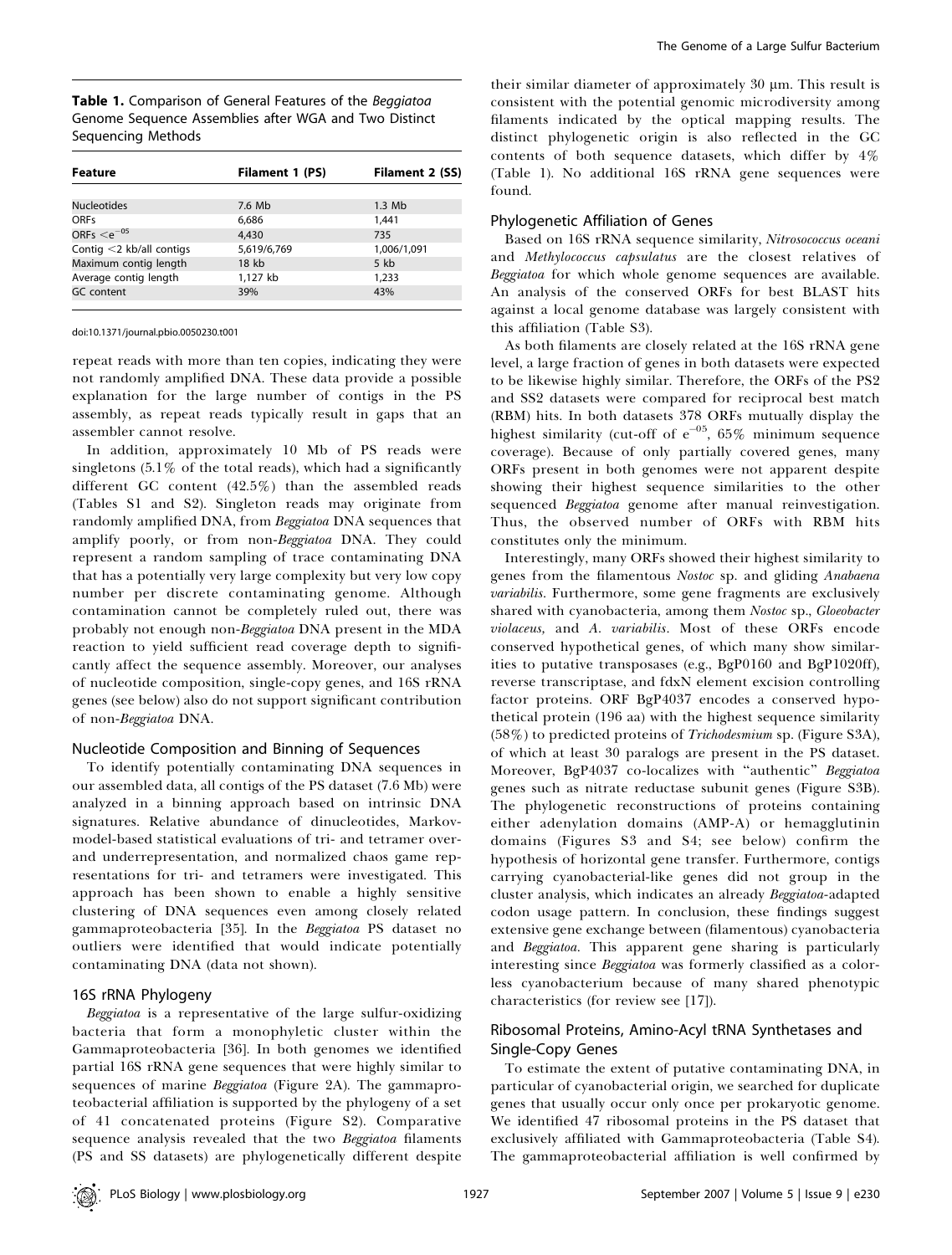

Figure 3. Predicted Sulfur, Oxygen, and Nitrogen Metabolism of Beggiatoa Sp.

(A) Overview of the encoded genes catalyzing sulfur species oxidation. A sulfite acceptor oxidoreductase was not indicated, in contrast to earlier experimental evidence in non-vacuolated Beggiatoa [47]. Note that thiosulfate is probably oxidized via the Sox pathway.

(B) Final steps in oxygen respiration. The depicted cytochrome c oxidases show different affinities to oxygen: the cbb<sub>3</sub> type has a higher affinity than the  $aa<sub>3</sub>$  type.

(C) Nitrate respiration. Enzymes reducing nitrite to ammonia and nitrous oxide to dinitrogen, respectively, were not found. doi:10.1371/journal.pbio.0050230.g003

the phylogenetic reconstruction of a set of 41 concatenated proteins comprising 39 ribosomal proteins, recombinase A (recA), and RNA polymerase subunit B (Figure S2). Recently, a novel approach for the prediction of the number of genome equivalents in metagenomic samples was proposed [37] that is based on the occurrence of 35 widely conserved, single-copy marker genes present in most prokaryotic genomes. Out of these 35 we identified 30 genes (Table S5) in the PS dataset, none of which were found more than once. In addition, we found 40 genes of an extended set of 55 single-copy genes that are not as widely distributed (Table S6). Consistent with these findings 18 out of 24 amino-acyl tRNA synthetase genes were observed as single-copy genes in the PS dataset (Table S7). In conclusion, the single occurrence of proposed singlecopy genes, ribosomal proteins, and amino-acyl tRNA synthetases is indicative of the presence of a single dominant genome in the assembled DNA sequence. Alternative phylogenetic markers such as recA, ATP synthase subunits, elongation factor Tu, RNA polymerase, and DNA gyrase AB were most similar to the Gammaproteobacteria based on BLASTP analysis. The only exception was a heat shock protein, Hsp70 (dnaK), that affiliated with Hsp70 of Firmicutes. However, it is known that Hsp70 genes are horizontally exchanged [38,39].

The genome size of Beggiatoa was estimated based on the ratio of single-copy marker genes, amino-acyl tRNA synthetase genes, and tRNA genes to their expected values. This suggests a genome coverage of more than 70% by the PS data, or a genome size of up to 11 Mb.

# Sulfur Oxidation

In 1888 Winogradsky [7] demonstrated the concept of chemolithotrophy studying a freshwater Beggiatoa. He showed that Beggiatoa gain electrons from oxidization of hydrogen sulfide to elemental, intracellularly stored sulfur and further

to sulfate. However, the detailed pathways of sulfur species oxidation in these bacteria have not been elucidated.

Recent studies on nitrate-respiring Beggiatoa pointed to a two-step oxidation of sulfide [11,40]. In the anoxic zone sulfide is oxidized to elemental sulfur and sulfate at the expense of (stored) nitrate. Then Beggiatoa moves upwards into the oxic zone, where the stored elemental sulfur is further oxidized to sulfate using oxygen. When shuttling between sediment layers Beggiatoa experiences variable sulfide concentrations [41]. The initial oxidation of hydrogen sulfide to elemental sulfur is probably catalyzed via either of two alternative pathways: (1) a sulfide quinone oxidoreductase (Sqr) or (2) a flavocytochrome c/sulfide dehydrogenase (FccAB) (Figure 3A). Sqr is widespread among prokaryotes and appears to be critical for sulfide oxidation in Allochromatium vinosum [42]. FccAB was hypothesized to be more prevalent at low sulfide concentrations [43] and may be more important in the upper, oxidized sediment layers.

The genomes of both Beggiatoa filaments encode proteins of the ''reverse dissimilatory sulfate reductase (rDsr) pathway'' [44,45] (Figure 3A). We identified gene fragments encoding the cytoplasmic rDsrABC and also the membrane proteins DsrMKJOP that channel electrons to rDsrAB. Similar to in the betaproteobacterium Thiobacillus denitrificans [46], at least five paralogs of the DsrC-like subunit are present in the Beggiatoa genome (PS2). After formation of sulfite by DsrABC, it is oxidized and phosphorylized by an adenosin-phosphosulfate (APS) reductase to APS [47]. Finally, APS is dephosphorylized via an ATP sulfurylase to yield sulfate and ATP [47]. In Beggiatoa the AprAB is functionally linked to heterodisulfide reductases (HdrABC) that are likely responsible for electron transport to AprAB, as suggested for sulfate-reducing prokaryotes [48,49].

In Beggiatoa the oxidation of thiosulfate is catalyzed by the identified SoxABXYZ subunits of the Sox pathway [50]. However, so far all investigated organisms encoding the rDsr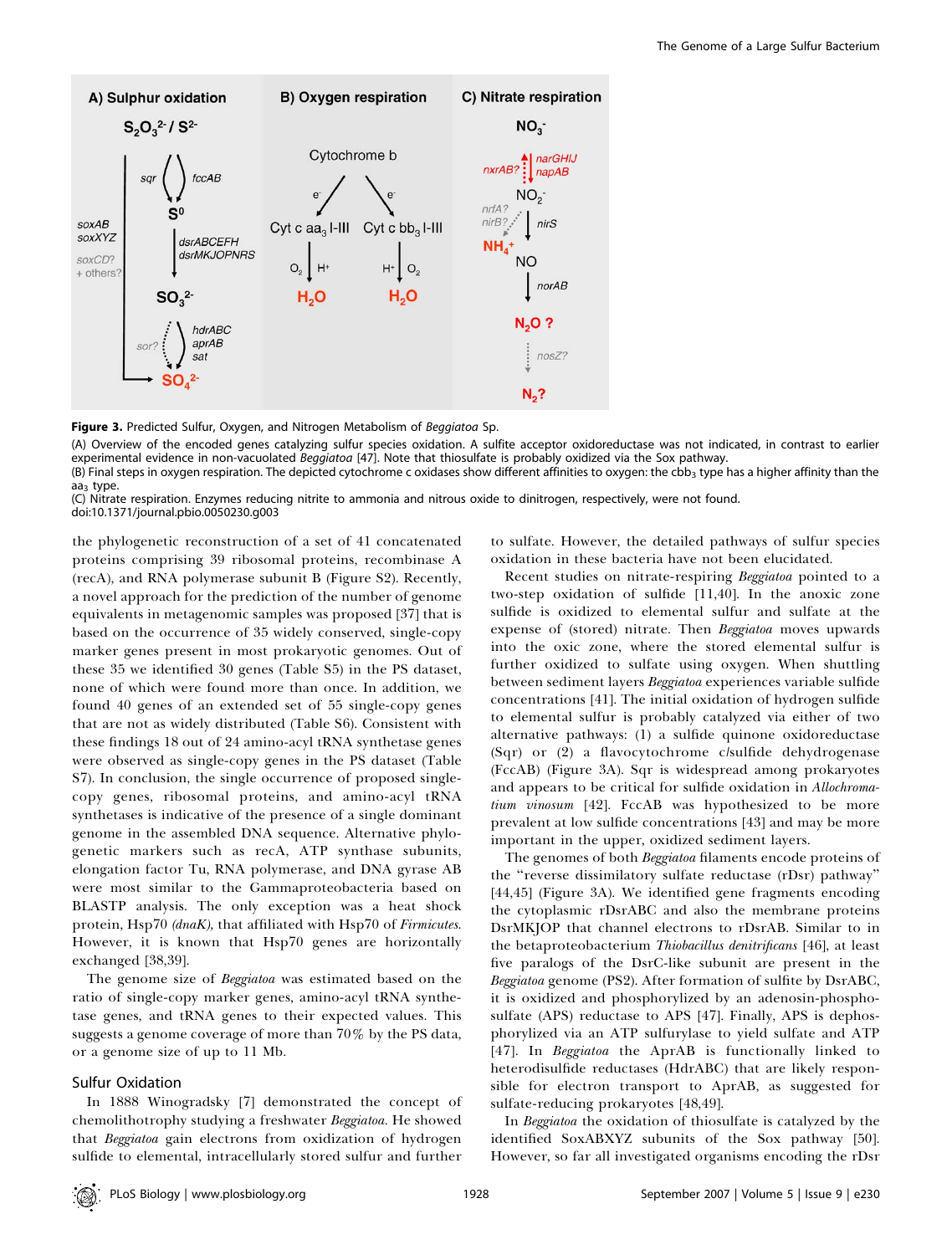pathway lack the Sox(C)D subunits [51]. Simultaneously these organisms form sulfur globules while oxidizing reduced sulfur compounds. This is consistent with the observed sulfur globule formation and the missing SoxCD genes in Beggiatoa, but their presence in the unsequenced part of the genome cannot be excluded yet. In these organisms and most likely also in Beggiatoa rDsrAB is crucially involved in further oxidizing transiently stored elemental sulfur to sulfite [52]. Thus, the rDsr pathway is likely essential for Beggiatoa to perform an energetically more favorable two-step oxidation of sulfide and sulfur using nitrate and oxygen, respectively [11], when the zones of oxygen and sulfide do not overlap.

#### Oxygen Respiration

In organic-rich surface sediments oxygen is rapidly consumed. In typical Beggiatoa habitats oxygen penetrates only the upper few millimeters. Culturable Beggiatoa and their relatives commonly exhibit a negative chemotactic response to high oxygen concentrations [53], and preferentially oxidize inorganic sulfur compounds under microoxic conditions. The presence of high- and low-affinity terminal oxidases in both Beggiatoa datasets reflects the flexibility to respond to different oxygen regimes (Figure 3B). Under high oxygen concentrations a low-affinity cytochrome  $c$  aa<sub>3</sub>-oxidase is predicted to be used, whereas under microoxic conditions a high-affinity cytochrome c bb<sub>3</sub>-oxidase may be more prevalent. The differential expression of cytochrome oxidases under oxic and microoxic conditions has been reported for the freshwater relative *B. leptomitiformis* [54].

#### Nitrate Respiration

Vacuolated marine Beggiatoa and their relatives most likely respire nitrate under anoxic conditions [11,12,55]. The PS dataset encodes both membrane-bound (NarGH) and periplasmic (NapAB) nitrate reductases (Figure 3C). Because of the incomplete assembly, three non-overlapping fragments of a NarG gene were found (BgP3372, BgP5024, and sequences downstream of BgP4047) that were concatenated and phylogenetically affiliated with Proteobacteria (Figure S6). In addition to these proteobacterial NarGH, we surprisingly identified a second nitrate reductase, NarGH (BgP0139 and BgP4784), displaying by far the highest sequence similarities (NarG: 57% similarity at 98% coverage) to a putative nitrate reductase/nitrite oxidoreductase of the anaerobically ammonia-oxidizing planctomycete Kuenenia stuttgartiensis [56]. The phylogenetic reconstruction of both sequences revealed a novel lineage of putative nitrate reductases (Figure S6). However, nitrate reductases can also operate in the reverse direction in nitrite-oxidizing bacteria, where they are considered nitrite oxidoreductases (Nxr) [57]. Since there is physiological evidence for nitrite oxidation in K. stuttgartiensis with the NarG as candidate enzyme (M. Strous, personal communication), we speculate that Beggiatoa also utilize nitrite as an electron donor. In general, the function of NapAB (BgP1197ff) is unclear, but it may allow Beggiatoa to support nitrate respiration at low nitrate concentrations [58] or may enable Beggiatoa to respire nitrate even under aerobic conditions [59].

The preferred pathway of nitrate respiration in Beggiatoa and relatives and its regulations are of major ecological importance [60]. It is assumed that the main product of nitrate respiration in marine Beggiatoa and relatives is ammonia [16]. Although we could not identify the enzymes catalyzing the final reduction steps to ammonium ion or molecular nitrogen, they may be encoded on the not-yetsequenced part of the genome. In Beggiatoa, a nitrite reductase (nirS; BgP1272) and two nitric oxide reductases (norB; BgP5178 and BgP3622) reduce nitrite and nitric oxide, respectively, to nitrous oxide (Figure 3C). To experimentally test the capability of Beggiatoa to denitrify, we measured nitrous oxide formation in acetylene-inhibited natural mats of nitrate-storing Beggiatoa in arctic marine sediments. The natural mat of Beggiatoa dissimilatorily reduced nitrate to nitrous oxide, while the adhering Beggiatoa-free sediment did not (Figure S7). In summary, the genomic and experimental data presented here provide a first clear indication of the significant denitrification potential of large marine sulfur bacteria.

#### Vacuolar Storage of Nitrate

The large, vacuolated Beggiatoa and relatives are unique among prokaryotes in their exceptional nitrate storage capabilities. They accumulate nitrate internally to high concentrations of up to 500 mM [16], which allows them to monopolize nitrate and therefore to outcompete other denitrifying bacteria [11]. The underlying physiological and genetic mechanisms of nitrate accumulation are still unknown. Plants store up to 50 mM nitrate in their vacuoles [61]. Here, the uptake of nitrate across the cytoplasmic membrane is usually driven by a transmembrane electrochemical gradient  $(\Delta p)$  followed by a transport of nitrate [62]. In plants, typically vacuolar-type  $H^+$ -ATPases and  $H^+$ pyrophosphatases (HPPases) catalyze a proton translocation over endomembranes to generate a  $\Delta p$  for solute transport and likely also nitrate transport [63]. Vacuolar-type ATPases also occur in plasma membranes of some Archaea, but they are rarely encountered in Bacteria [64,65]. We propose that the accumulation of nitrate in Beggiatoa may be driven by a ApH generated by vacuolar-type ATPases and PPases. This energy is used by probable  $H^{+}/Cl^{-}$  exchanger-like proteins to exchange the accumulated protons in the vacuole and nitrate in the cytoplasm (Figure 4A). In support of this hypothesis we identified six of the nine putative subunits of vacuolar-type  $H^+/Na^+$ -translocating ATPase (atpABCDEI) (Figure 4A), which show their highest similarity to homologs in Nitrosococcus oceani, a related organism also containing intracellular membrane vesicles. Furthermore, a vacuolar  $H^+$ -pyrophophatase (hppA) and an uncommon  $Ca^{2+}$ -translocating ATPase were identified in the PS dataset that may also contribute to generation of a  $\Delta p/\Delta pH$  (Figure 4A). To check for the presence of an electric potential (inside positive) over the vacuolar membrane, filaments were stained with fluorescent lipophilic cation rhodamine 123. The fact that rhodamine 123 was excluded from the vacuole of Beggiatoa cells is consistent with our hypothesis (Figure 4B). Considering the presumed  $\Delta pH$  and the measured high nitrate concentrations in Beggiatoa, a corresponding acidic pH of the vacuole content similar to that observed in plants [66,67] would be predicted. In fact, preliminary pH measurements of the vacuole content of Beggiatoa sp. and Thiomargarita namibiensis (data not shown) give additional evidence of an acidic vacuole content. Nitrate accumulation in Arabidopsis thaliana vacuoles is mediated by a  $2$ -NO<sub>3</sub><sup>-</sup>/H<sup>+</sup> antiporter (AtCLCa) that is similar to widely distributed  $H^{+}/\dot{C}$  exchangers [66]. In the Beggiatoa genome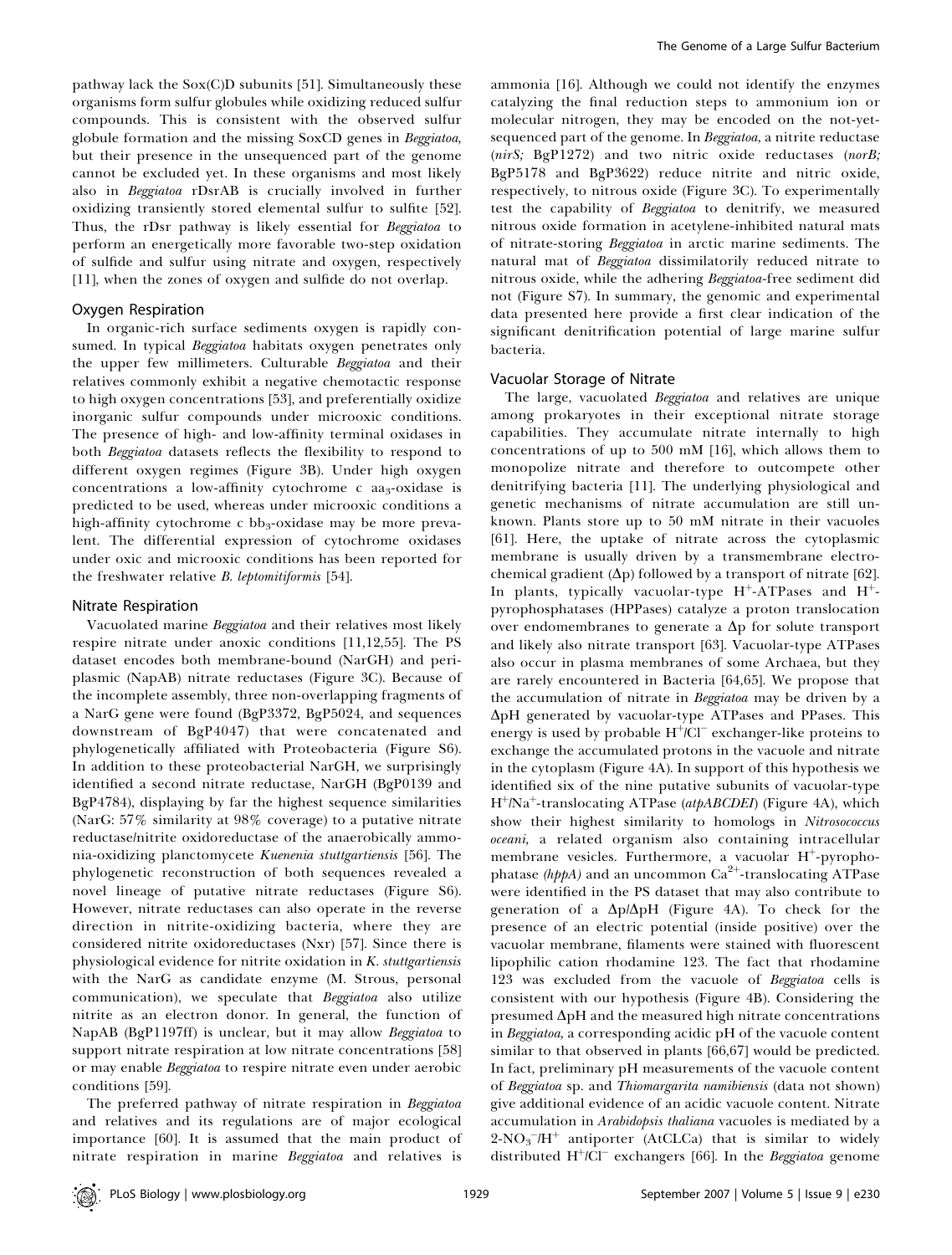

Figure 4. Energetic Vacuolar Concentration of Nitrate by Beggiatoa Sp. (A) Hypothetical model of nitrate accumulation in the vacuole of Beggiatoa.

(B) Beggiatoa filament stained with the cationic, lipophilic dye rhodamine 123. Rhodamine 123 accumulated in the cytoplasm but was excluded from vacuoles, indicating the presence of an electric potential (inside positive) over this membrane.

doi:10.1371/journal.pbio.0050230.g004

we identified proteins (BgP0076 and BgP4800) related to  $H^{\dagger}$ Cl<sup>-</sup> exchangers (clcA), and chloride channels that display weak similarities to the AtCLCa antiporter.

# Dimethyl Sulfoxide and Sulfur Respiration

Flexibility in respiratory pathways is highly beneficial for organisms living under fluctuating environmental conditions such as can occur at sediment surfaces. As an alternative to nitrate and oxygen, Beggiatoa may also respire dimethyl sulfoxide (DMSO) to form the important anti-greenhouse gas dimethyl sulfide, as indicated by the presence of DMSO reductase genes (dmsABC) in the PS dataset. DMSO is frequently formed by eukaryotic plankton [68] and by photochemical oxidation of dimethyl sulfide [69]. Because DMSO is dissolved in sea water, *Beggiatoa* could access this alternative electron acceptor at the sediment surface. Additionally, the Beggiatoa genome encodes a thiosulfate reductase (phsABC), which is probably also involved in the reduction of elemental sulfur and tetrathionate [70]. Moreover, a thiosulfate reductase is also involved in disproportionation of thiosulfate [71], which is a significant intermediate in marine sulfur cycling [72]. The hypothesized inorganic sulfur reduction is in accordance with previous results in B. alba that have reported reduction of stored elemental sulfur under short-term anoxic conditions [73,74].

#### Carbon Metabolism

Apart from one strain, all freshwater Beggiatoa require organic substrates for growth, in contrast to autotrophic marine Beggiatoa [16]. In our Beggiatoa the ability to fix carbon dioxide for autotrophic growth is encoded as a form I ribulose-bisphosphate carboxylase oxygenase (RubisCO), first reported for a non-vacuolated strain [75]. In addition, a phosphoribulokinase and a carbonic anhydrase gene are predicted. However, the non-vacuolated B. alba and B. leptomitiformis also grow heterotrophically using acetate and other organic compounds [76–78]. Earlier studies on marine, non-vacuolated strains have shown a broad spectrum of utilized organic compounds [79]. Similarly, our data suggest that the large vacuolated Beggiatoa and their relatives are also not obligate lithoautotrophs. Both genomes harbor acetate/ cation symporters, acetate kinase, and putative acetylcoenzyme A synthetase to channel acetate into the general metabolism. Accordingly, in the related Thiomargarita, sulfur oxidation was stimulated upon acetate amendment [80]. During growth on acetate, the glyoxylate cycle is probably employed for gluconeogenesis, as observed in other Beggiatoa [54,77]. However, the key enzymes malate synthase and isocitrate lyase were not identified in the incomplete genomic sequences. Several enzymes of the tricarbonic acid cycle were identified, such as isocitrate and succinate dehydrogenase. In contrast to the free-living gammaproteobacterial sulfuroxidizer Thiomicrospira crunogena [81], Beggiatoa encodes a 2 oxoglurate dehydrogenase and a malate dehydrogenase, whereas fumarate dehydratase, PEP carboxylase, and succinyl-coenzyme A synthase are possibly encoded on the unsequenced part of the genome. In general, these findings are consistent with experimental results [54] and suggest the presence of a complete set of tricarbonic acid cycle enzymes.

Furthermore, the presence of three subunits of a glycolate oxidase (glcDEF) suggests a utilization of glycolate, which originates from photosynthetic organisms, e.g., co-occurring cyanobacteria. The presence of genes encoding poly-bhydroxybutyric acid synthase, acetyl-coenzyme A acetyltransferase, and acetoacetyl-coenzyme A reductase is consistent with the observation of large, visible granules of poly- $\beta$ hydroxybutyric acid in Beggiatoa and relatives [16]. The synthesis of polyglucoses in Beggiatoa has not been previously reported, but both genome datasets point to the capability to synthesize glycogen preferentially under oxic conditions, as in Thiomargarita [14], as illustrated by genes encoding glycogen synthase and glycogen-debranching enzymes. Beggiatoa could also synthesize ATP via substrate-level phosphorylation from pyruvate via a probable fermentative lactate dehydrogenase (ldh). Fermentation of storage compounds and pyruvate enables Beggiatoa to persist during periods of oxygen, sulfur, and nitrate depletion, e.g., when the oxic– anoxic interface is located above the sediment surface.

#### Phosphate Accumulation

Under nutritional imbalance many bacteria accumulate phosphate, which is intracellularly stored as polyP. Thiomargarita and Thioploca exhibit an efficient phosphate uptake and storage system and contain large polyP granules. Recently, these organisms were hypothesized to account for large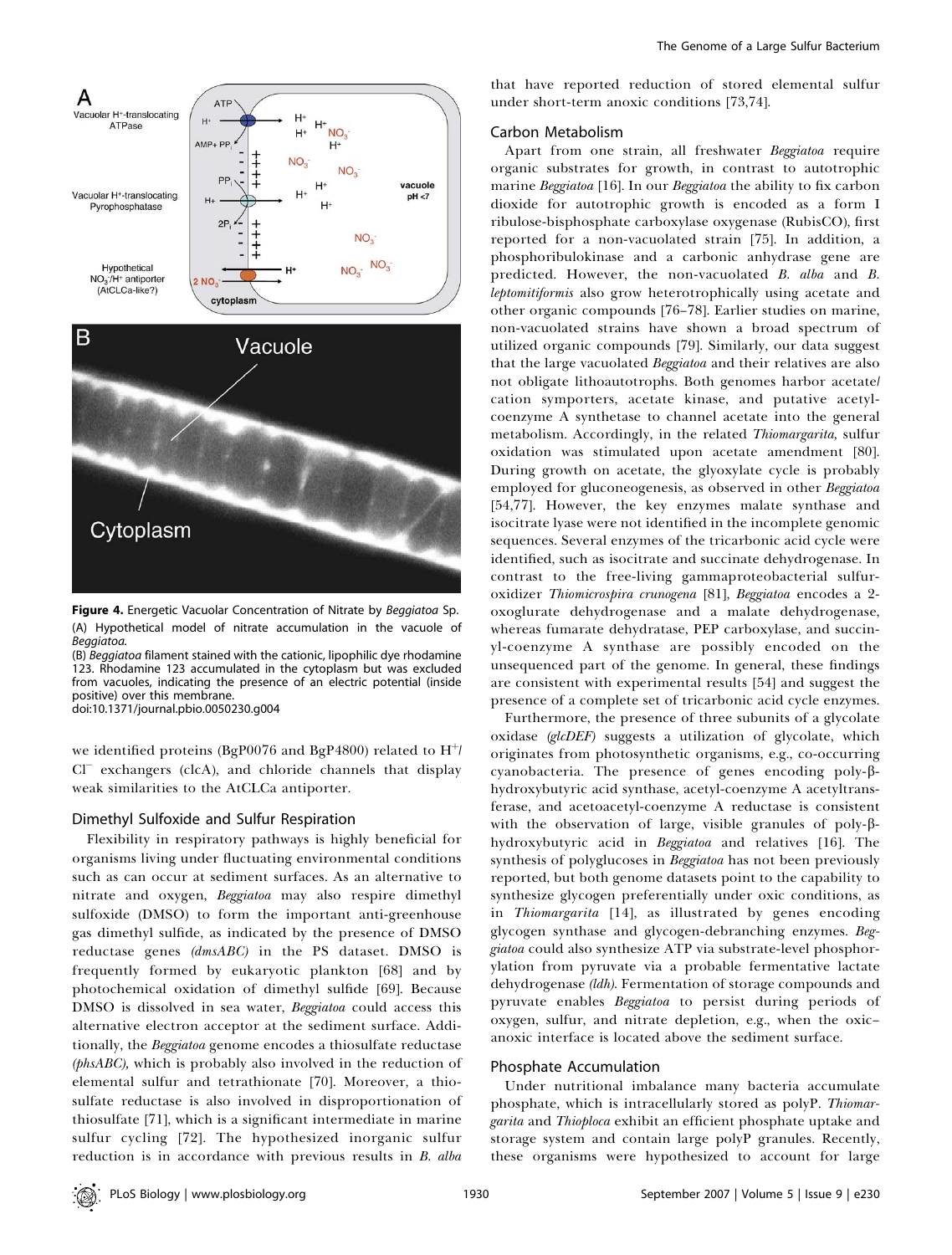

Figure 5. Scheme Summarizing Potential Energy-Yielding Pathways in Beggiatoa in Vertical Gradients of Oxygen, Nitrate, and Hydrogen Sulfide in Marine Surface Sediment

Inspired by [11,14]. DMS, dimethyl sulfide; PHB, poly-ß-hydroxybutyric acid. doi:10.1371/journal.pbio.0050230.g005

phosphorite deposits at the sea floor [14]. In Beggiatoa the ability for polyP storage has not been unambiguously proven [16]. Here, we provide genetic evidence for polyP storage in Beggiatoa. Interestingly, both Beggiatoa datasets encode phytases. Phytate is an important inorganic phosphate storage compound in plants and adsorbs to particles in sediments and soils. The phytases likely enable Beggiatoa to access inorganic phosphate more efficiently. In addition, Beggiatoa takes up polyP and orthophosphate via selective porins O/P and high-affinity phoBRU-regulated ABC phosphate transporters. After uptake, a polyP kinase catalyzes the synthesis of polyP granules. In analogy to phosphorus removal from activated sludge, Beggiatoa and relatives may accumulate polyP at the sediment surface under aerobic conditions and degrade polyP under anaerobic conditions at the depth where they uptake acetate [14] (Figure 5).

# Secondary Metabolites

Unexpectedly, Beggiatoa appears to harbor the potential to synthesize secondary metabolites. We identified numerous genes of presumably cyanobacterial origin that encode nonribosomal peptide synthetases and polyketide synthetases (PKS) (Table 2). Several functional domains are required for NRP and also for PK synthesis, respectively. Adenylation (AMP-A), acyltransferase (phosphopantetheine-binding), condensation, and thioesterase domains are present in the PS dataset (Table 2) and to a lesser extent in the SS dataset. The phylogenetic analysis of selected AMP A-type domains in Beggiatoa supports a mostly cyanobacterial origin of non-

ribosomal peptide synthetases (Figure S4). The derived polypeptides show high similarities to proteins involved in synthesis of toxins and antibiotics rather than to fatty acid synthases. ORF BgP2814ff and downstream sequences (3,576 bp) display their highest similarities to anabaenopeptilide and nostopeptolide synthetases of Anabaena sp. and Nostoc sp., respectively, which are polyketide–non-ribosomal peptide hybrids of the microcystin family [82,83]. Other derived polypeptides of Beggiatoa (e.g., BgP5597 and BgP1194) exhibit significant similarities to modules of polyketide synthetases in Nostoc punctiforme. Since the presence of AMP-A domains in cyanobacteria is correlated with the synthesis of natural bioactive products [84], we hypothesize a similar capability to form secondary metabolites in Beggiatoa. These genetic findings have been corroborated by a HPLC-MS-based analysis of a methanol extract from a Beggiatoa mat from the sampling site that indicated a significant fraction of compounds of a molecular weight comparable to polyketides (S. Rachid, unpublished data).

# Exoproteins Related to Filamentous Cyanobacteria

We identified numerous ORFs that are homologous to large putative exoproteins, several of which contain a hemagglutination activity domain. Generally these glycoproteins are associated with cell adhesion and cell aggregation in biofilms of pathogenic bacteria [85]. Intriguingly, in Beggiatoa the derived proteins phylogenetically affiliate with the cyanobacterial genera Nostoc, Anabaena, and Trichodesmium, and also Hahella chejuensis, an exopolymer-producing gam-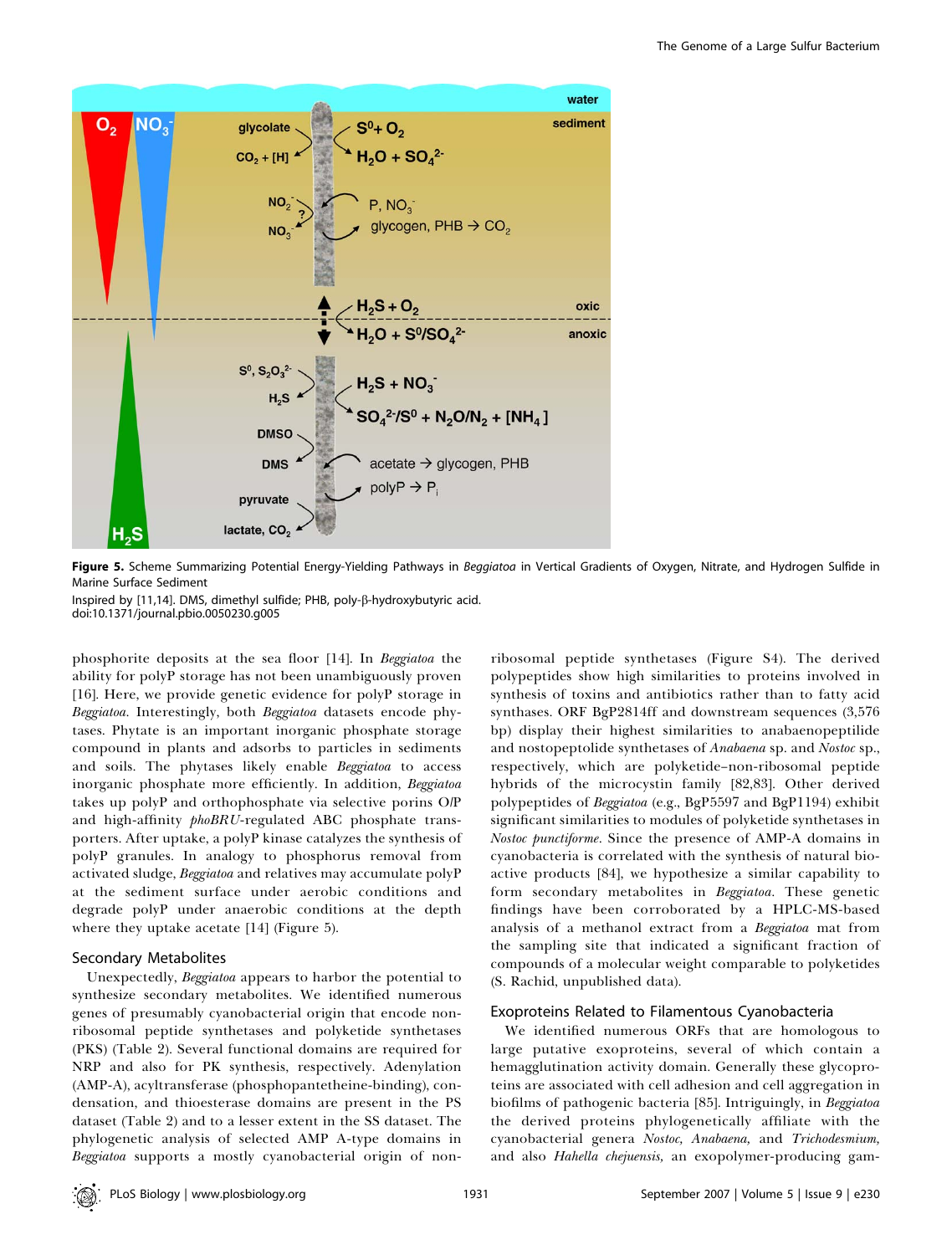| <b>ORF</b> | <b>Predicted Protein</b>                                   | (aa)  |                    | Length e-Value Closest Homolog (BLASTX)                                                                  | <b>Pfam Domains</b>                                               |
|------------|------------------------------------------------------------|-------|--------------------|----------------------------------------------------------------------------------------------------------|-------------------------------------------------------------------|
| BgP0958    | Non-ribosomal peptide synthetase                           | 399   | $e^{-40}$          | BarG (Lyngbya majuscula)                                                                                 | AMP-binding/PP-binding                                            |
| BqP0956    | Non-ribosomal peptide synthetase                           | 155   | $e^{-47}$          | Non-ribosomal peptide synthetase (Fischerella sp. CENA19)                                                | Condensation                                                      |
| BgP0957    | Non-ribosomal peptide synthetase                           | 446   | $e^{-149}$         | Non-ribosomal peptide synthetase (Anabaena variabilis ATCC<br>29413)                                     | AMP-binding                                                       |
|            | BqP1246 Non-ribosomal peptide synthetase                   | 187   | $e^{-28}$          | Amino acid adenylation (Chlorobium ferrooxidans DSM 13031)                                               | Condensation                                                      |
| BaP1806    | Non-ribosomal peptide synthetase                           | 662   | $e^{-173}$         | Amino acid adenylation (Anabaena variabilis ATCC 29413)                                                  | AMP-binding/PP-binding/beta-<br>ketoacyl synthetase               |
| BgP2343    | Non-ribosomal peptide synthetase                           | 1.010 | $e^{-141}$         | peptide-synthetase ORF3 (Bacillus subtilis)                                                              | AMP-binding/condensation/PP-<br>binding                           |
| BgP2815    | Non-ribosomal peptide synthetase                           | 297   | $e^{-96}$          | peptide synthetase (Anabaena circinalis 90)                                                              | AMP-binding                                                       |
| BgP2816    | Non-ribosomal peptide synthetase                           | 120   | $\mathrm{e}^{-20}$ | NcpA (Nostoc sp. ATCC 53789)                                                                             | <b>DUF1413</b>                                                    |
| BgP3031    | Non-ribosomal peptide synthetase                           | 301   | $e^{-86}$          | COG1020: non-ribosomal peptide synthetase modules and<br>related proteins (Nostoc punctiforme PCC 73102) | AMP-binding                                                       |
| BqP3032    | Non-ribosomal peptide synthetase/<br>polyketide synthetase | 241   | $\mathrm{e}^{-65}$ | McyA (Microcystis aeruginosa PCC 7806)                                                                   |                                                                   |
| BgP3306    | Non-ribosomal peptide synthetase                           | 777   | $e^{-179}$         | Amino acid adenylation (Crocosphaera watsonii WH 8501)                                                   | AMP-binding/thioesterase                                          |
| BqP3384    | Non-ribosomal peptide synthetase                           | 333   | $e^{-92}$          | Non-ribosomal peptide synthetase (Anabaena variabilis<br>ATCC 29413)                                     | Condensation                                                      |
| BgP4536    | Non-ribosomal peptide synthetase                           | 105   | $e^{-14}$          | Amino acid adenylation (Chlorobium ferrooxidans DSM<br>13031)                                            |                                                                   |
| BqP5990    | Non-ribosomal peptide synthetase                           | 908   | $e^{-157}$         | Non-ribosomal peptide synthetase (Anabaena variabilis<br>ATCC 29413)                                     | AMP-binding/PP-binding                                            |
| BgP6158    | Non-ribosomal peptide synthetase                           | 169   | $e^{-33}$          | Multifunctional peptide synthetase (Nostoc sp. PCC 7120)                                                 |                                                                   |
| BgP1194    | Polyketide synthetase                                      | 567   | $e^{-103}$         | COG3321: polyketide synthetase modules and related<br>proteins (Nostoc punctiforme PCC 73102)            | KR domain/PP-binding/short chain<br>dehydrogenase                 |
| BgP4451    | Polyketide synthetase                                      | 409   | $e^{-81}$          | NcpB (Nostoc sp. ATCC 53789)                                                                             | NAD-binding                                                       |
| BqP5597    | Polyketide synthetase                                      | 1,299 | $\rm <\!e^{-200}$  | Beta-ketoacyl synthetase (Mycobacterium sp. MCS)                                                         | Ketoacyl synthetase/acyl transferase/<br>thioesterase /PP-binding |

Note that only ORFs located on scaffolds >2 kb were considered.

doi:10.1371/journal.pbio.0050230.t002

maproteobacterium (Table S8; Figure S5). Similar to in cyanobacteria, several paralogs are encoded in the Beggiatoa genome, which may point to a functional relevance of the respective proteins. The striking similarity to filamentous, gliding cyanobacteria suggests a function of these proteins in gliding motility, and for sheath or filament formation. Indeed, glycoconjugates were recently detected in high amounts at the outer surface of Beggiatoa filaments using fluorescently labeled lectins (S. Hinck, unpublished data). Hence, the identified exocellular glycoproteins likely play a role in slime production, S-layer formation, or cell–cell adhesion.

#### Conclusions

We have shown that the combination of optical mapping, WGA, and pyrosequencing offers great potential for genomic analysis of individual, uncultured bacteria. However, the incomplete sequence assemblies limited the accurate determination of the genome size and an in-depth analysis of the Beggiatoa genome. Generally, the contribution of non-target DNA cannot be completely ruled out in environmental WGA projects; thus, polyphasic approaches are indispensable to test for the purity of the assembled sequences. Keeping these methodological issues in mind, the genomic analysis of single Beggiatoa filaments has generated numerous novel hypotheses with regard to their ecophysiology and evolution that can now be experimentally tested. Breadth of storage capabilities and a highly flexible energy metabolism, together with gliding motility, optimally equip these large marine Beggiatoa to

thrive under spatially and temporally fluctuating conditions at sediment surfaces. The striking similarity between numerous genes of Beggiatoa and cyanobacteria, along with their obvious shared phenotypic characteristics, points to pronounced horizontal gene transfer between these organisms, likely facilitated by the long-term coexistence of Beggiatoa and cyanobacteria in surface sediments and microbial mats [86].

# Materials and Methods

Sampling and filament purification. The Beggiatoa spp. filaments were obtained in Eckernförde Bay (Germany, Baltic Sea, 54° 47' N/9° 83' E). The surface of the Beggiatoa-covered sediment ( $\sim$ 4 m water depth) was sampled in August 2004 and December 2005 using polyacryl tubes. The sediment was kept in the dark at  $4 °C$  until further processing. Two single Beggiatoa filaments with a diameter of 30  $\mu$ m and length of  $\sim$ 1 cm were transferred from the sediment surface to a Petri dish filled with artificial sea water medium containing agar. While gliding through the agar the Beggiatoa filaments were cleaned of particles and adhering bacteria.

Bacterial cell lysis and DNA denaturation. Purified filaments of Beggiatoa were individually lysed as follows. A filament was placed in  $27 \mu$ l of TE (10 mM Tris-HCl [pH 7.2], 1 mM Na<sub>2</sub> EDTA) and subjected to ten alternating cycles of freezing/thawing in a dry ice–ethanol bath for 1 min and thawing at room temperature to enhance cell lysis. The DNA was denatured by the addition of  $3 \mu$ l of KOH (0.4 M) and EDTA (10 mM). The lysate was incubated at  $65\,^{\circ}\mathrm{C}$  in a water bath for 3 min, and neutralized with  $3 \mu$ l of Tris-HCl (pH 4) according to [21].

Amplification of Beggiatoa sp. DNA by WGA. We employed MDA as a means of WGA to prepare sufficient DNA for genomic library construction and cloneless pyrosequencing. The REPLI-g kit (Qiagen; http://www.qiagen.com/) was used for MDA according to the manufacturer's instructions. Reactions contained 33 µl of the neutralized cell lysate and  $25 \mu$ l of  $4 \times MDA$  reaction mix, and were adjusted with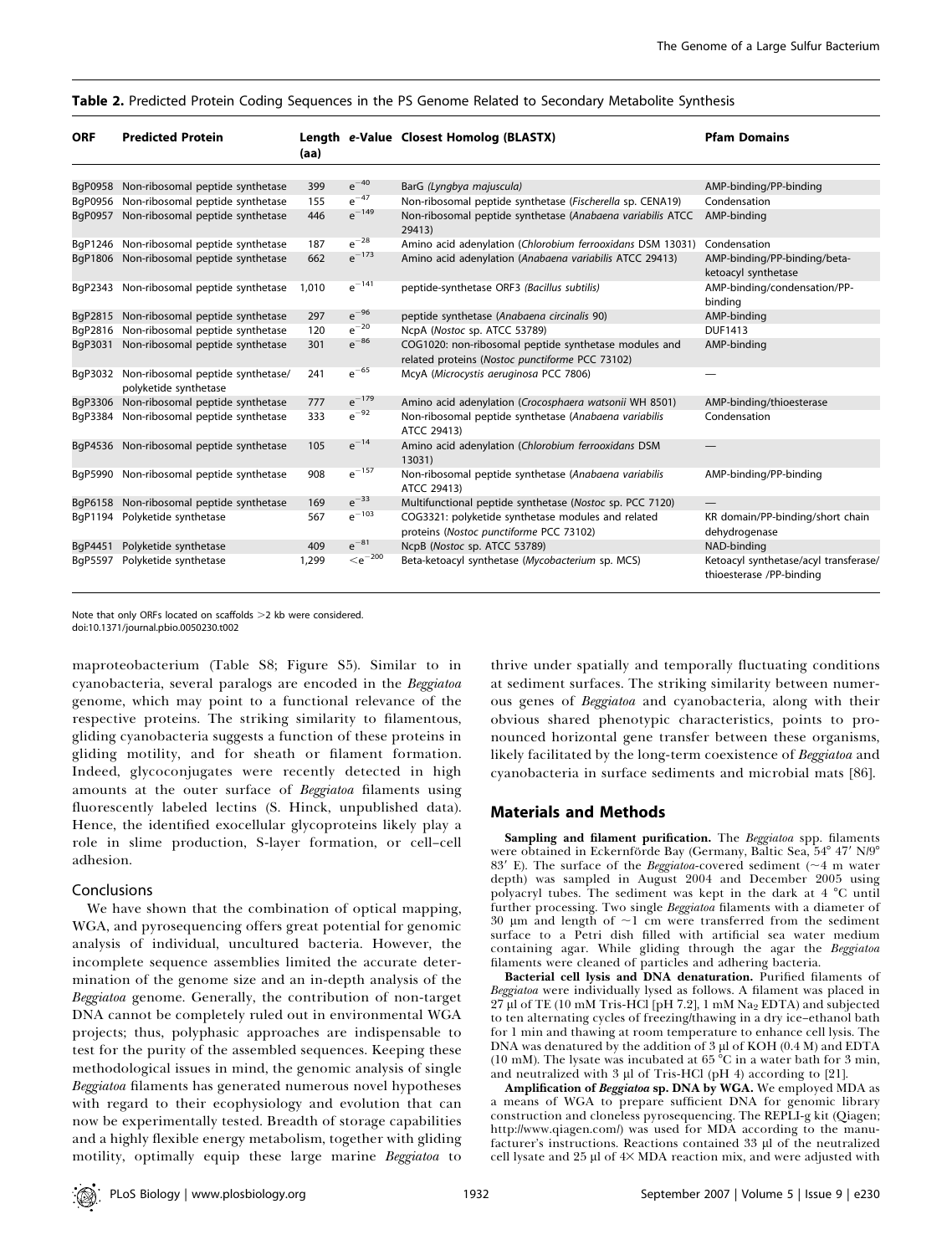Clone library construction. MDA-amplified genomic DNA of one filament was sheared using a Hydroshear instrument (Genomic Solutions; http://www.genomicsolutions.com/) with speed code set to two for 30 cycles to yield DNA fragments of a size mainly between 4 and 6 kb. The gel-purified MDA products were then cloned into the pCR4 TOPO vector (Invitrogen; http://www.invitrogen.com/). The ligation products were used to transform TOP10 Escherichia coli using the pCR4 Blunt-TOPO vector cloning kit (Invitrogen) according to the manufacturer's instructions. Transformants were plated on 22 cm<sup>2</sup> Q-trays (Genetix; http://www.genetix.com/) containing 100 µg/ml kanamycin. Kanamycin-resistant colonies were then picked using a Q-bot (Genetix) and arrayed in 96-well microtiter plates.

Sanger sequencing of the shotgun clone library. Plasmids for sequencing were robotically extracted from overnight cultures using a RevPrep Orbit (Genomic Solutions) or a Biomek FX Liquid Handling Robot (Beckman Coulter; http://www.beckmancoulter.com/). DNA sequencing setups, cycle sequencing, and sequencing reaction cleanups were all performed using a Parallab Nanoliter Pipetting Robot (Parallab; http://www.parallab.uib.no/). The labeling reactions were performed in a volume of 50 nl using ABI BigDye Cycle Sequencing kits (Applied Biosystems; http://www.appliedbiosystems.com/), the thermal cycling was performed in an integral air cycler, and the clean-ups were conducted in capillaries using magnetic beads. The sequencing reactions were then loaded onto an ABI 3730xl DNA Analyzer (Applied Biosystems) for capillary electrophoretic separation and calling of the sequencing products. Both ends of each clone were sequenced using vector-based primers to provide mate-pair information. Approximately 8,800 sequence reads were obtained, of which 4,700 were usable for assembly.

Clone-free sequencing of MDA-amplified genomic DNA (Pyrosquencing). The genomic DNA of a second, morphologically identical Beggiatoa filament was amplified using the MDA technique described above. The amplified DNA served as a template for sequencing using the clone-free pryosequencing technology developed by 454 Life Sciences (http://www.454.com/) [31]. Raw images from all regions of six-picotiter sequencing plates (one  $60 \times 60$  and five  $70 \times 75$ ) were processed with the three components (image processing, signal processing, and the Newbler de novo assembler) of the latest available version (1.0.51.03) of the 454 Life Sciences off-instrument data processing software to yield the PS assembly (Tables 1, S1, and S2). Additional sequencing was halted when the length of the all-contigs dataset did not increase with additional 454 Life Sciences sequencing runs, and we attribute the limited convergence of the length of the large-contig dataset (i.e., to the length of the all-contig dataset) to the unusually high percentage of repeat sequences in the MDA reaction product used for pyrosequencing. A subset (0.9 Mb; 3,448 fragments; length range 81–643 bases, each supported by at least ten reads) of the 22,858 small contigs produced by the 454 Life Sciences assembler was added to the large-contig dataset the assembler produced (6.7 Mb; 3,321 contigs, each  $>500$  bases) to yield the 7.6-Mb PS assembly (Figure S8).

Optical mapping. For optical genome mapping, five Beggiatoa filaments 35  $\mu$ m in diameter and  $\geq$ 1 cm in length were purified as described above and immediately transferred into an agar drop containing cell suspension buffer (10 mM Tris-HCl [pH 7.2], 20 mM NaCl, 100 mM EDTA, 5 mg/ml freshly prepared lysozyme, 1% LMP agarose kept at 70 °C). After solidification at 4 °C the agar drop was incubated in cell lysis buffer (0.5 M EDTA, 1% laurosyl sarcosine, 2 mg/ml proteinase K [pH 9.5]) at 50  $^{\circ}$ C overnight. The determination of the chromosome size was performed as reported earlier [32].

Gene prediction and annotation. The DNA sequence data of the PS and SS approaches were each divided into two sub-databases. These sub-databases were used for the analysis of scaffolds of length  $\leq$ 2 kb (PS1 and SS1) since ORF prediction on short fragments is not possible with standard ORF-finding tools, because of missing information. All scaffolds in these sub-databases were translated into all six reading frames and treated as artificial ORFs in the ongoing analysis to perform similarity searches. The second set of subdatabases consisted of all sequenced scaffolds longer than 2 kb for each approach (PS2 and SS2). All scaffolds in these databases were used for ORF prediction using the metagene prediction software MORFind (J. Waldmann and H. Teeling, unpublished data) developed at the Max Planck Institute for Marine Microbiology, Bremen. This system analyzes and combines the output of the three commonly used gene finders CRITICA, GLIMMER, and ZCURVE to enhance sensitivity and specificity. To resolve conflicts, an iterative post-

processing algorithm is used, taking into account signal peptide and transmembrane predictions, ORF length, and the number of gene finders by which an ORF has been predicted.

Annotation was performed by a refined version of the GenDB v2.2 system [87], supplemented by the comparative analysis tool JCoast (http://www.megx.net/jcoast/) developed at the Max Planck Institute for Marine Microbiology, Bremen. For each predicted ORF the system retrieves observations from similarity searches against sequence databases NCBI-nr, Swiss-Prot, and KEGG GENES (release April 2006) and protein family databases Pfam (release 20.0) and InterPro (release 12.0, InterProScan v4.2), and from predictive signal peptide analysis (SignalP v3.0 [88]) and transmembrane helix analysis (TMHMM v2.0 [89]). tRNA genes were identified using tRNAScan-SE [90]. Predicted protein coding sequences were automatically annotated with the software MicHanThi [91] developed at the Max Planck Institute for Marine Microbiology, Bremen. The system simulates the reasoning in the human annotation process using fuzzy logic. The annotations of all ORFs described in this publication were manually refined.

Phylogenetic best BLAST analysis. To evaluate the phylogenetic consistency of the conserved ORFs in the databases PS2 and SSI2, all conserved ORFs were tested by BLAST analysis for the phylogenetic distribution of best hits against a local genome database (genomesDB;<br>M. Richter, unpublished data). Only hits with an evalue below  $e^{-0.5}$ M. Richter, unpublished data). Only hits with an  $e$ -value below  $e$ were considered significant. The local genome database (genomesDB) provides a computationally well-defined environment of 311 published whole genome sequences of bacterial and archaeal origin, with all ORFs of each genome carrying a unique ID. To allow genome comparisons between specific user-defined groups, all ORFs are assigned to the respective organism and metabolic group. In contrast to the general purpose database NCBI-nr, which contains every sequence ever submitted, the focus of genomesDB is the association of every protein to their phylogenetic affiliation in a refined environment.

Cluster analysis. For all sequences of the PS dataset the following intrinsic DNA signatures were calculated: (1) dinucleotide relative abundances [92], (2) Markov-model-based statistical evaluations of triand tetramer over- and underrepresentation [93], and (3) normalized chaos game representations for tri- and tetramers [94]. Values for (2) and (3) were computed by ocount and cgr, respectively, two selfwritten C-programs that are publicly available ( http://www.megx.net/ tetra\_new/html/download.html). The self-written Java program MetaClust [95] was used to automatically trigger the individual calculations and subsequently store them in a MySQL database. After that, MetaClust was also applied to build different combinations of subsets of the individual methods for all sequences exceeding 5 kb and trigger a hierarchical clustering of them using Cluster 3.0 [96]. For the clustering, complete linkage was used as the clustering algorithm, and the Euclidean distance was used as the distance measure. The corresponding result files were analyzed using Java TreeView (http://jtreeview.sourceforge.net/) and checked for outliers. This procedure was repeated for all sequences exceeding 4 kb, 3 kb, 2 kb, and 1kb and for all sequences of the dataset.

Comparison of shared gene content by RBMs. To compare the two datasets for shared genes we performed a ''BLAST all against all'' analysis between all predicted ORFs in the datasets PS2 and SS2.<br>RBMs were counted only if the *e*-value was below the cut-off of  $e^{-05}$ . RBMs were counted only if the  $e$ -value was below the cut-off of  $e^-$ 

Phylogenetic analysis. All phylogenetic analyses were performed with the ARB/Silva software package ([97]; http://www.arb-silva.de/). The partial 16S rRNA gene sequences were inserted into a phylogenetic tree based on nearly complete sequences. The alignment was corrected manually. Phylogenetic trees were calculated by maximum parsimony, neighbor joining, and maximum likelihood analysis with different sets of filters. Topologies were evaluated to elaborate a consensus tree. Branching orders that were not supported by all methods are shown as multifurcations. Subsequently, partial sequences were inserted into the reconstructed tree by applying the parsimony criteria without allowing changes in the overall tree topology. Multiple alignments of protein sequences of nitrate reductase alpha subunits (NarG), AMP domains of non-ribosomal peptide synthetases, hemagglutination-domain-containing proteins (Hgg) were established with the ClustalW program package using the BLOSUM62 substitution matrix. For the phylogenetic analysis of NarG and Hgg maximum likelihood trees (Molphy, http://plone.jcu. edu.au/hpc/software-installation/molphy) were reconstructed using JTT amino acid substitution matrix for evolutionary distance. Distance matrix trees were calculated using the neighbor joining function of ARB with the Kimura correction for proteins. Different base frequency filters were applied. For phylogenetic reconstruction of AMP-A domains of non-ribosomal peptide synthetases, nearly full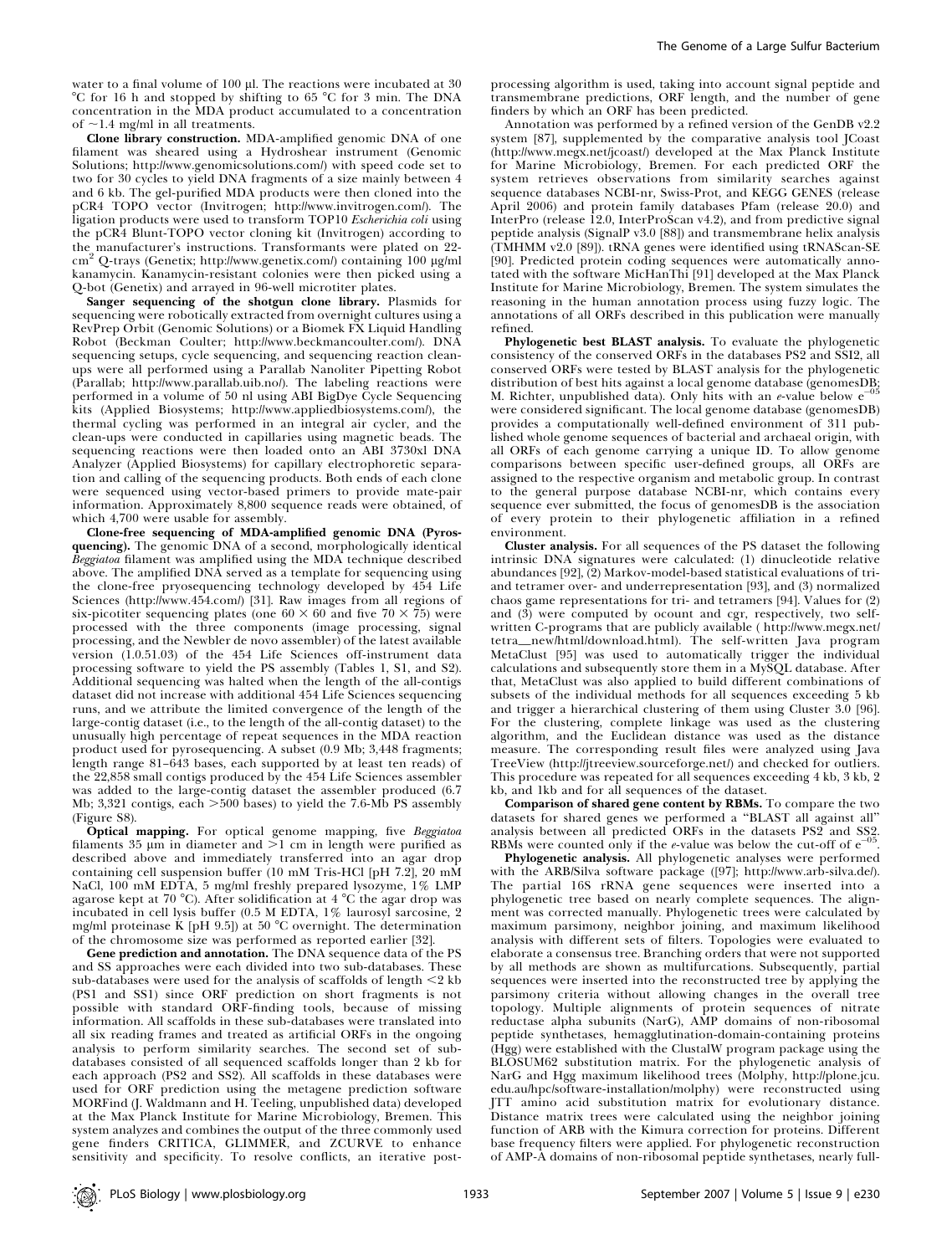length sequences were extracted. Maximum parsimony, neighbor joining, and PHYLIP distance matrix trees were calculated using different correction factors (see above). For calculations, 219 amino acid positions were considered, excluding major deletions and insertions. A set of 41 concatenated protein sequences were considered to determine the phylogenetic position of Beggiatoa. The following protein sequences were used for maximum parsimony, neighbor joining, and maximum likelihood trees: RNA polymerase (rpoC), recA, and ribosomal proteins L1–L5, L7/L12, L9–L11, L13– L24, L27–L29, L35, S2–S8, S11–S13, and S15–S20. A 30% positional conservation filter was used (5,857 positions) to exclude variable positions.

Rhodamine 123 staining. Single Beggiatoa filaments were incubated for 40 s in filter-sterilized seawater containing  $200 \mu M$  of the lipophilic cation rhodamine 123 (Molecular Probes http://probes. invitrogen.com/). After loading, filaments were thoroughly washed with seawater, placed in an incubation chamber, and mounted on the stage of an Oz confocal microscope (Noran Instruments, http://www. thermo.com/). The light from an argon ion laser (488 nm; Omnichrome, http://www.mellesgriot.com/) was delivered to the cells via a 403 oil immersion plan apochromat objective (NA 1.4; Nikon Instruments, http://www.nikoninstruments.com/). Fluorescence emission light was directed through a 500-nm LP barrier filter (Chroma Technology, http://www.chroma.com/) and quantified using a photomultiplier tube at eight-bit resolution (Hamamatsu Photonics, http:// www.hamamatsu.com/). Hardware and image acquisition were controlled by Intervision software (v1.5; Noran Instruments) running under IRIX 6.2 on an Indy workstation (SGI, http://www.sgi.com/). Images ( $512 \times 480$  pixels) were collected at 30 Hz with a pixel dwell time of 100 ns and averaged using a window of 32 ns in real time.

# Supporting Information

Figure S1. Whole Genome AflII Optical Map of Beggiatoa Sp.

The consensus map was built from the shown underlying maps, obtained from individual DNA molecules, and represented here as multicolored arcs. The outermost color circle is the consensus map generated. Congruent restriction fragments shown in the consensus map are denoted by a common color. The total chromosome size is 7.4 Mb.

Found at doi:10.1371/journal.pbio.0050230.sg001 (1.1 MB PPT).

Figure S2. Phylogenetic Consensus Tree Based on 41 Concatenated Protein Sequences, Showing the Phylogenetic Positioning of Beggiatoa Sp. (PS Dataset)

Scale bar represents 10% estimated sequence divergence.

Found at doi:10.1371/journal.pbio.0050230.sg002 (259 KB PPT).

Figure S3. Evolutionary Relationships of the Beggiatoa Sp. Hypothetical Protein BgP4037

(A) Alignment of the conserved hypothetical protein BgP4037 and related proteins (displayed are positions 59–174 according to the BgP4037 sequence). Sequences were aligned using ClustalW; similar residues are highlighted according to the BLOSUM62 matrix for evolutionary substitution.

(B) Gene neighborhood of BgP4037 illustrating the co-localization of nitrate reductase subunits (narHJ) and the putatively cyanobacteriaderived gene BgP4037.

Found at doi:10.1371/journal.pbio.0050230.sg003 (604 KB PPT).

Figure S4. Phylogenetic Consensus Tree of AMP-A Domains of Putative Non-Ribosomal Peptide Synthetases in the Beggiatoa PS2 Dataset

For calculations based on distance matrix and maximum parsimony, 219 amino acid positions were considered. Scale bar corresponds to 10% estimated sequence divergence.

Found at doi:10.1371/journal.pbio.0050230.sg004 (287 KB PPT).

Figure S5. Phylogenetic Consensus Tree of Hemagglutinin-Domain-Containing Proteins of Beggiatoa (PS Dataset) and Related Sequences

Only sequences containing a complete hemagglutination domain and<br>with a cut-off e-value of e<sup>=06</sup> were selected for calculations. The scale bar corresponds to 10% estimated sequence divergence.

Found at doi:10.1371/journal.pbio.0050230.sg005 (270 KB PPT).

Figure S6. Phylogenetic Reconstruction Based on the Nitrate

Reductase Alpha Subunits (NarG) of Beggiatoa Sp. (PS and SS Genomes)

The partial sequence of NarG (BgS0139) was subsequently inserted into a maximum likelihood tree. Note the close affiliation of NarG from both Beggiatoa sp. genome sequences. The scale bar corresponds to  $10\%$  estimated sequence divergence. The asterisk marks the narG gene of the PS dataset, which consists of two concatenated, nonoverlapping contigs with  $>99\%$  sequence coverage.

Found at doi:10.1371/journal.pbio.0050230.sg006 (277 KB PPT).

Figure S7. Nitrous Oxide Production in Sediments at the Hakon Mosby Mud Volcano

Vacuolated, nitrate-storing Beggiatoa from sediment of the Hakon Mosby mud volcano [98] were exposed to acetylene, which blocks the last step of denitrification, resulting in formation of nitrous oxide instead of molecular nitrogen. During the treatment, nitrous oxide microprofiles were measured continuously as published previously [98]. Beggiatoa filaments were collected from the sediments and placed on an agar layer (2% in seawater) to avoid contact with sulfide. In Beggiatoa filaments with adhering sediment, nitrous oxide development was observed (in red). Sediment not covered with Beggiatoa did show very low concentrations of nitrous oxide formed (in blue). The filaments were then centrifuged at  $25,000$ g for 10 min at 4 °C, leading to disruption of the large Beggiatoa cells, but not of the small prokaryotes. The fact that nitrous oxide production almost completely stopped (in black) suggests that Beggiatoa was mainly responsible for the observed nitrous oxide production.

Found at doi:10.1371/journal.pbio.0050230.sg007 (55 KB PPT).

Figure S8. Abundance of Contig Size Classes (PS Dataset)

7.6 Mb in total.

Found at doi:10.1371/journal.pbio.0050230.sg008 (41 KB PPT).

Table S1. Metadata for the PS Beggiatoa Genome Assembly and Other Center for Genomic Sciences Pyrosequencing Bacterial Genome Assemblies with Varying Degrees of Apparent Repetitive DNA Content

Here the correlation between the percentage of 454 Life Sciences reads excluded from a 454 Life Sciences assembly due to repetitive DNA and the degree of closure of assemblies produced by the 454 Life Sciences assembler is shown. For example, the 454 Life Sciences assembler yielded a Beggiatoa PS assembly that has about 30 times the percentage of its 454 Life Sciences reads excluded from the assembly due to repetitive DNA compared to the 6.9-Mb 454 Life Sciences assembly (unpublished data) generated at the Center for Genomic Sciences for the *Pseudomonas aeruginosa* strain CGSPaOppa8 (11.4%) versus  $0.4\%$ ), and the *Beggiatoa* PS assembly also has about 23 times the number of 454 Life Sciences assembler-generated contigs than CGSPaOppa8 (26,179 versus 1,154).

Found at doi:10.1371/journal.pbio.0050230.st001 (53 KB DOC).

Table S2. Metadata for the 454 Life Sciences Reads Obtained during the Pyrosequencing of MDA-Amplified Beggiatoa DNA

During the pyrosequencing of MDA-amplified Beggiatoa DNA, 454 Life Sciences reads coming from repeat regions constituted an unusually high percentage (11.3%) of the total reads (Table S2). These repeat reads have the same average Phred-equivalent base-call quality value (25.4), and virtually identical GC content (39.0% versus 38.9%) and average read length (107 versus 105 bases) as the assembled reads (82.4% of total).

Found at doi:10.1371/journal.pbio.0050230.st002 (28 KB DOC).

Table S3. Phylo-BLAST Analysis of ORFs in the Beggiatoa PS Dataset BLASTP-based phylogenetic affiliation of the best-hit organisms. Cutoff value  $e^{-0.5}$ .

Found at doi:10.1371/journal.pbio.0050230.st003 (38 KB DOC).

Table S4. Ribosomal Proteins Encoded in the PS Dataset

Found at doi:10.1371/journal.pbio.0050230.st004 (105 KB DOC).

Table S5. Single-Copy Genes I in Beggiatoa Sp. (PS Dataset)

Here, 30 out of a maximal 35 marker genes [37] occurring in most prokaryotes were identified that usually occur only once per genome and are not subject to horizontal gene transfer. None of the identified genes were redundant. A single asterisk indicates consecutive ORFs of one gene on the same contig (suggesting a possible sequencing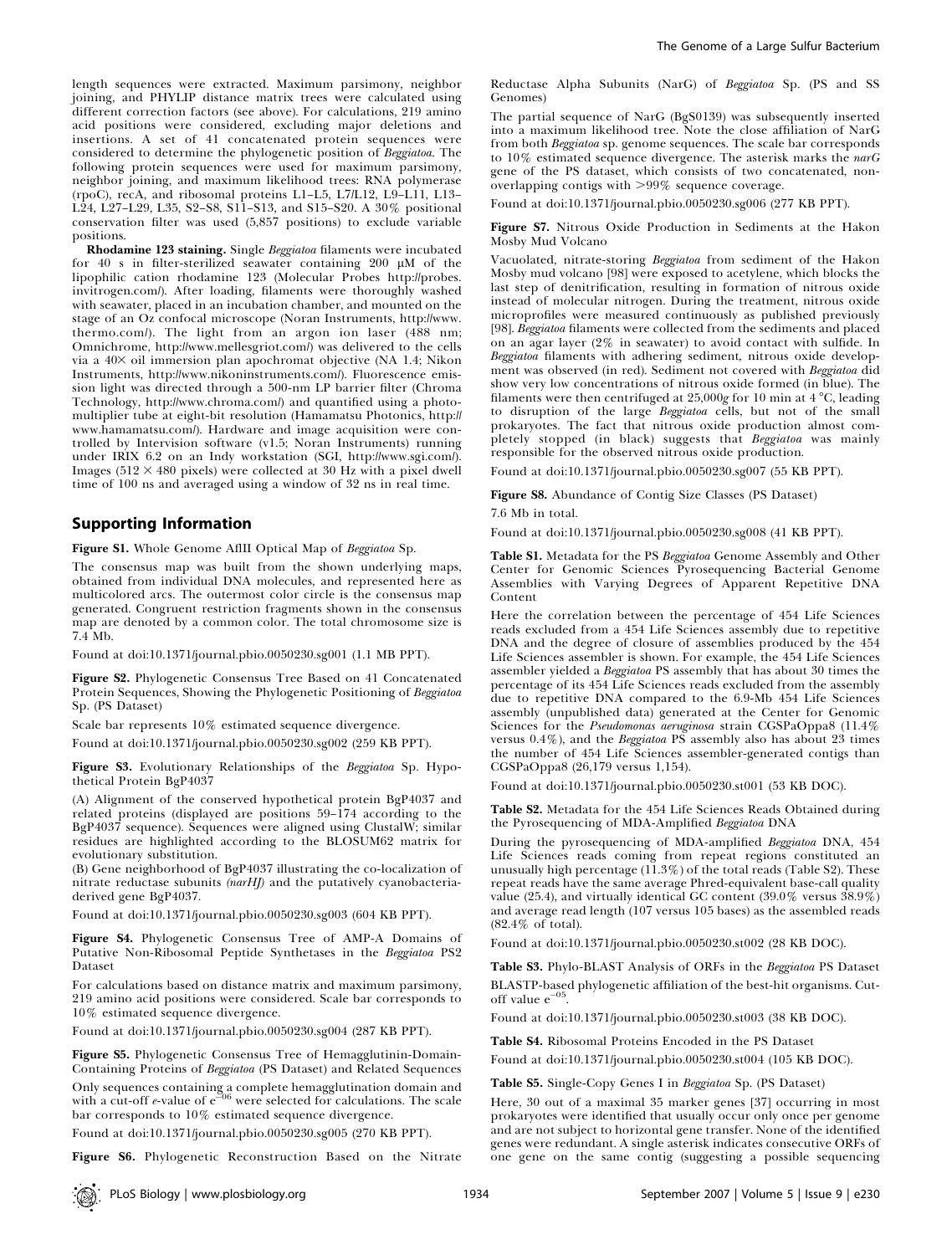frameshift); a double asterisk indicates non-overlapping fragments of the same gene located on different contigs.

Found at doi:10.1371/journal.pbio.0050230.st005 (90 KB DOC).

#### Table S6. Single-Copy Genes II in Beggiatoa Sp. (PS Dataset)

This list displays 40 out of a maximal 55 marker genes that are present in many (but not most) organisms and do not occur in duplicates. None of the identified genes were redundant in the PS dataset.

Found at doi:10.1371/journal.pbio.0050230.st006 (100 KB DOC).

Table S7. Amino-Acyl tRNA Synthetase Genes in Beggiatoa Sp. (PS Dataset)

None of the identified genes were redundant. A single asterisk indicates consecutive ORFs of one gene on the same contig (suggesting a possible sequencing frameshift); a double asterisk indicates non-overlapping fragments of the same gene located on different contigs.

Found at doi:10.1371/journal.pbio.0050230.st007 (77 KB DOC).

Table S8. Hemagglutination-Domain-Containing Genes in Beggiatoa Sp. (PS Dataset)

Amino acid similarities were calculated using the BLOSUM62 matrix. Found at doi:10.1371/journal.pbio.0050230.st008 (41 KB DOC).

#### Accession Numbers

This whole genome shotgun project has been deposited at DNA Data Bank of Japan (http://www.ddbj.nig.ac.jp/), the EMBL Nucleotide Sequence Database (http://www.ebi.ac.uk/embl/), and GenBank (http://www.ncbi.nlm.nih.gov/Genbank/) under the project accessions ABBY00000000 (Beggiatoa sp. SS dataset) and ABBZ00000000 (Beggia-

#### References

- 1. Treude T, Boetius A, Knittel K, Wallmann K, Jorgensen BB (2003) Anaerobic oxidation of methane above gas hydrates at Hydrate Ridge, NE Pacific Ocean. Mar Ecol Prog Ser 264: 1–14.
- Jannasch HW, Nelson DC, Wirsen CO (1989) Massive natural occurrence of unusually large (Beggiatoa sp.) at a hydrothermal deep-sea vent site. Nature 342: 834–836.
- 3. Jørgensen BB, Gallardo VA (1999) Thioploca spp.: Filamentous sulfur bacteria with nitrate vacuoles. FEMS Microbiol Ecol 28: 301–313.
- 4. Deming JW, Reysenbach AL, Macko SA, Smith CR (1997) Evidence for the microbial basis of a chemoautotrophic invertebrate community at a whale fall on the deep seafloor: Bone-colonizing bacteria and invertebrate endosymbionts. Microsc Res Tech 37: 162–170.
- 5. Schulz HN, Brinkhoff T, Ferdelman TG, Mariné MH, Teske A, et al. (1999) Dense populations of a giant sulfur bacterium in Namibian shelf sediments. Science 284: 493–495.
- 6. Schulz HN, Jorgensen BB (2001) Big bacteria. Ann Rev Microbiol 55: 105– 137.
- 7. Winogradsky S (1888) Zur Morphologie und Physiologie der Schwefelbakterien. Volume 1, Beiträge zur Morphologie und Physiologie der Bakterien. Leipzig (Germany): Arthur Felix. 120 p.
- 8. Jørgensen BB, Revsbech NP (1983) Colorless sulfur bacteria, Beggiatoa spp. and Thiovulum spp. in  $O_2$  and  $H_2S$  microgradients. Appl Environ Microbiol 45: 1261–1270.
- Nelson DC, Jörgensen BB, Revsbech NP (1986) Growth pattern and yield of a chemoautotrophic Beggiatoa sp. in oxygen-sulfide microgradients. Appl Environ Microbiol 52: 225–233.
- 10. Mussmann M, Schulz HN, Strotmann B, Kjaer T, Nielsen LP, et al. (2003) Phylogeny and distribution of nitrate-storing Beggiatoa spp. in coastal marine sediments. Environ Microbiol 5: 523–533.
- 11. Sayama M, Risgaard-Petersen N, Nielsen LP, Fossing H, Christensen PB (2005) Impact of bacterial NO3-transport on sediment biogeochemistry. Appl Environ Microbiol 71: 7575–7577.
- 12. McHatton SC, Barry JP, Jannasch HW, Nelson DC (1996) High nitrate concentrations in vacuolate, autotrophic marine Beggiatoa spp. Appl Environ Microbiol 62: 954–958.
- 13. Fossing H, Gallardo VA, Jørgensen BB, Hüttel M, Nielsen LP, et al. (1995) Concentration and transport of nitrate by the mat-forming sulphur bacterium Thioploca. Nature 374: 713–715.
- 14. Schulz HN, Schulz HD (2005) Large sulfur bacteria and the formation of phosphorite. Science 307: 416–418.
- 15. Bailey JV, Joye SB, Kalanetra KM, Flood BE, Corsetti FA (2007) Evidence of giant sulphur bacteria in Neoproterozoic phosphorites. Nature 445: 198–201.
- 16. Teske A, Nelson DC (2004) The genera Beggiatoa and Thioploca. In: Dworkin M, Falkow S, Rosenberg E, Schleifer KH, Stackebrandt E, editors. The prokaryotes: An evolving electronic resource for the microbial community. New York: Fischer Verlag.

toa sp. PS dataset), respectively. The version described in this paper is the first version.

## Acknowledgments

The authors thank Shaun Lonergan, previously at 454 Life Sciences, for his instrumental role in putting together the technological pieces of the program that permitted the genomic analyses described herein. We are grateful to John Henkhaus and Venera Bouriakov (OpGen, Madison, Wisconsin, United States) for their excellent work on the optical genome mapping. Christiane Dahl is acknowledged for helpful suggestions. Thanks to Astrid Collingro for providing the database of concatenated proteins. We thank Christian Lott for diving and sampling in Eckernförde Bay in 2006.

Author contributions. MM, FZH, DbB, RA, PS, and GDE conceived and designed the experiments. FZH, DbB, AP, WJHK, and BJ performed the experiments. MM, MR, MH, WJHK, JH, and RB analyzed the data. FZH, MR, DdB, AP, BBJ, MH, FOG, RSL, PS, RB, and GDE contributed reagents/materials/analysis tools. MM, RA, RB, and GDE wrote the paper.

Funding. This work was funded by the Max Planck Society, Allegheny Singer Research Institute, Allegheny General Hospital, a grant from the Health Resources and Services Administration of the United States Department of Health and Human Services (GDE), United States National Institutes of Health grants DC04173 (GDE) and DC02148 (GDE), the European Commission (NOE Marine Genomics Europe, GOCE-CT-2004–505403), and the ''Research Group BioGeoChemistry of Tidal Flats'' funded by the German Science Foundation.

Competing interests. The authors have declared that no competing interests exist.

- 17. Reichenbach H, Ludwig W, Stackebrandt E (1986) Lack of relationship between gliding cyanobacteria and filamentous gliding heterotrophic eubacteria: Comparison of 16s rRNA catalogues of Spirulina, Saprospira, Vitreoscilla, Leucothrix, and Herpetosiphon. Arch Microbiol 145: 391–395.
- 18. Beja O, Aravind L, Koonin EV, Suzuki MT, Hadd A, et al. (2000a) Bacterial rhodopsin: Evidence for a new type of phototrophy in the sea. Science 289: 1902–1906.
- 19. Rondon MR, August PR, Bettermann AD, Brady SF, Grossman TH, et al. (2000) Cloning the soil metagenome: A strategy for accessing the genetic and functional diversity of uncultured microorganisms. Appl Environ Microbiol 66: 2541–2547.
- 20. Tyson GW, Chapman J, Hugenholtz P, Allen EE, Ram RJ, et al. (2004) Community structure and metabolism through reconstruction of microbial genomes from the environment. Nature 428: 37–43.
- 21. Raghunathan A, Ferguson HR, Bornarth CJ, Song WM, Driscoll M, et al. (2005) Genomic DNA amplification from a single bacterium. Appl Environ Microbiol 71: 3342–3347.
- 22. Dean FB, Nelson JR, Giesler TL, Lasken RS (2001) Rapid amplification of plasmid and phage DNA using phi29 DNA polymerase and multiplyprimed rolling circle amplification. Genome Res 11: 1095–1099.
- 23. Lasken RS, Egholm M (2003) Whole genome amplification: Abundant supplies of DNA from precious samples or clinical specimens. Trends Biotechnol 21: 531–535.
- 24. Dean FB, Hosono S, Fang LH, Wu XH, Faruqi AF, et al. (2002) Comprehensive human genome amplification using multiple displacement amplification. Proc Natl Acad Sci U S A 99: 5261–5266.
- 25. Kvist T, Ahring BK, Lasken RS, Westermann P (2007) Specific single-cell isolation and genomic amplification of uncultured microorganisms. Appl Microbiol Biotechnol 74: 926.
- 26. Lasken RS, Stockwell TB (2005) Multiple displacement amplification from single bacterial cells. In: Hughes S, Lasken RS, editors. Whole genome amplification. Oxfordshire (United Kingdom): Scion Publishing. pp. 117– 148.
- 27. Podar M, Abulencia CB, Walcher M, Hutchison D, Zengler K, et al. (2007) Targeted access to the genomes of low abundance organisms in complex microbial communities. Appl Environ Microbiol 73: 3205–3214.
- 28. Lasken RS, Stockwell TB (2007) Mechanism of chimera formation during the Multiple Displacement Amplification reaction. BMC Biotechnol 7: 19.
- 29. Zhang K, Martiny AC, Reppas NB, Barry KW, Malek J, et al. (2006) Sequencing genomes from single cells by polymerase cloning. Nat Biotechnol 24: 680–686.
- 30. Ronaghi M, Uhlén M, Nyrén P (1998) A sequencing method based on realtime pyrophosphate. Science 281: 363–365.
- 31. Margulies M, Egholm M, Altman WE, Attiya S, Bader JS, et al. (2005) Genome sequencing in microfabricated high-density picolitre reactors. Nature 437: 376–380.
- 32. Reslewic S, Zhou SG, Place M, Zhang YP, Briska A, et al. (2005) Whole-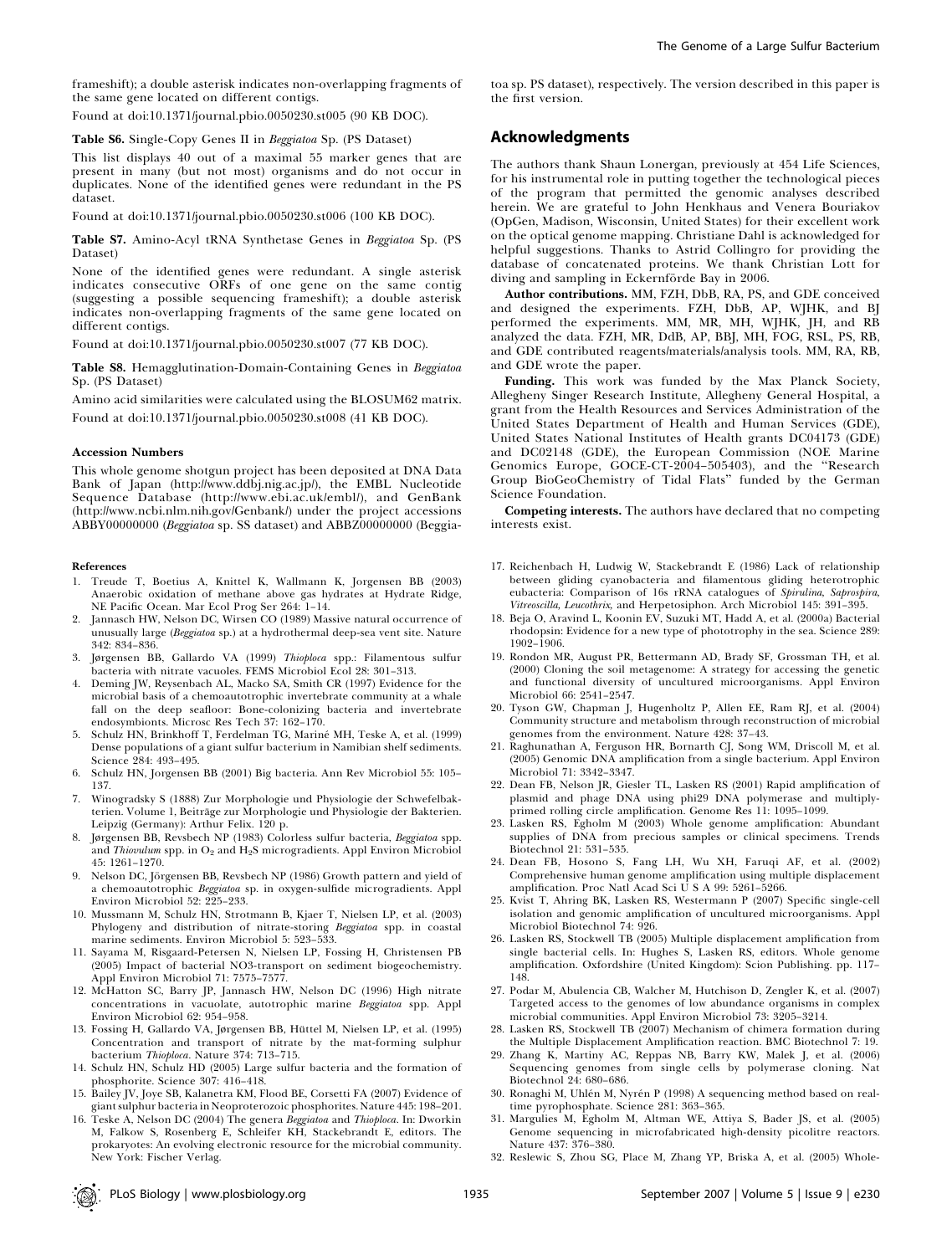genome shotgun optical mapping of Rhodospirillum rubrum. Appl Environ Microbiol 71: 5511–5522.

- 33. Thompson JR, Randa MA, Marcelino LA, Tomita-Mitchell A, Lim E, et al. (2004) Diversity and dynamics of a north Atlantic coastal Vibrio community. Appl Environ Microbiol 70: 4103–4110.
- 34. Genthner FJ, Hook LA, Strohl WR (1985) Determination of the molecular mass of bacterial genomic DNA and plasmid copy number by high-pressure liquid chromatography. Appl Environ Microbiol 50: 1007–1013.
- 35. Woyke T, Teeling H, Ivanova NN, Huntemann M, Richter M, et al. (2006) Symbiosis insights through metagenomic analysis of a microbial consortium. Nature 443: 950–955.
- 36. Ahmad A, Kalanetra KM, Nelson DC (2006) Cultivated Beggiatoa spp. define the phylogenetic root of morphologically diverse, noncultured, vacuolate sulfur bacteria. Can J Microbiol 52: 591–598.
- 37. Raes J, Korbel J, Lercher M, von Mering C, Bork P (2007) Prediction of effective genome size in metagenomic samples. Genome Biol 8: R10.
- 38. Bapteste E, Philippe H (2002) The potential value of indels as phylogenetic markers: Position of trichomonads as a case study. Mol Biol Evol 19: 972–
- 977. 39. Philippe H, Budin K, Moreira D (1999) Horizontal transfers confuse the prokaryotic phylogeny based on the HSP70 protein family. Mol Microbiol 31: 1007–1009.
- 40. Kamp A, Stief P, Schulz-Vogt HN (2006) Anaerobic sulfide oxidation with nitrate by a freshwater Beggiatoa enrichment culture. Appl Environ Microbiol 72: 4755–4760.
- 41. Jørgensen BB (1977) Distribution of colorless sulfur bacteria (Beggiatoa spp) in a coastal marine sediment. Mar Biol 41: 19–28.
- 42. Reinartz M, Tschape J, Bruser T, Truper HG, Dahl C (1998) Sulfide oxidation in the phototrophic sulfur bacterium Chromatium vinosum. Arch Microbiol 170: 59–68.
- 43. Brune D (1995) Sulfur compounds as photosynthetic electron donors. In: Blankenship R, Madigan M, Bauer C, editors. Anoxygenic photosynthetic bacteria. Dordrecht (The Netherlands): Kluwer. pp. 847–870.
- 44. Hipp WM, Pott AS, ThumSchmitz N, Faath I, Dahl C, et al. (1997) Towards the phylogeny of APS reductases and sirohaem sulfite reductases in sulfatereducing and sulfur-oxidizing prokaryotes. Microbiology 143: 2891–2902.
- 45. Pott AS, Dahl C (1998) Sirohaem sulfite reductase and other proteins encoded by genes at the dsr locus of Chromatium vinosum are involved in the oxidation of intracellular sulfur. Microbiology 144: 1881–1894.
- 46. Beller HR, Chain PSG, Letain TE, Chakicherla A, Larimer FW, et al. (2006) The genome sequence of the obligately chemolithoautotrophic, facultatively anaerobic bacterium Thiobacillus denitfificans. J Bacteriol 188: 1473– 1488.
- 47. Hagen KD, Nelson DC (1997) Use of reduced sulfur compounds by Beggiatoa spp.: Enzymology and physiology of marine and freshwater strains in homogeneous and gradient cultures. Appl Environ Microbiol 63: 3957– 3964.
- 48. Mussmann M, Richter M, Lombardot T, Meyerdierks A, Kuever J, et al. (2005) Clustered genes related to sulfate respiration in uncultured prokaryotes support the theory of their concomitant horizontal transfer. J Bacteriol 187: 7126–7137.
- 49. Haveman SA, Greene EA, Stilwell CP, Voordouw JK, Voordouw G (2004) Physiological and gene expression analysis of inhibition of Desulfovibrio vulgaris Hildenborough by nitrite. J Bacteriol 186: 7944–7950.
- 50. Friedrich CG, Rother D, Bardischewsky F, Quentmeier A, Fischer J (2001) Oxidation of reduced inorganic sulfur compounds by bacteria: Emergence of a common mechanism? Appl Environ Microbiol 67: 2873–2882.
- 51. Hensen D, Sperling D, Truper HG, Brune DC, Dahl C (2006) Thiosulphate oxidation in the phototrophic sulphur bacterium Allochromatium vinosum. Mol Microbiol 62: 794–810.
- 52. Dahl C, Engels S, Pott-Sperling AS, Schulte A, Sander J, et al. (2005) Novel genes of the dsr gene cluster and evidence for close interaction of Dsr proteins during sulfur oxidation in the phototrophic sulfur bacterium Allochromatium vinosum. J Bacteriol 187: 1392–1404.
- 53. Møller MM, Nielsen LP, Jørgensen BB (1985) Oxygen response and mat formation by Beggiatoa spp. Appl Environ Microbiol 50: 373–382.
- 54. Muntyan MS, Grabovich MY, Patritskaya VY, Dubinina GA (2005) Regulation of metabolic and electron transport pathways in the freshwater bacterium Beggiatoa leptomitiformis D-402. Microbiology 74: 388–394.
- 55. Otte S, Kuenen JG, Nielsen LP, Paerl HW, Zopfi J, et al. (1999) Nitrogen, carbon, and sulfur metabolism in natural Thioploca samples. Appl Environ Microbiol 65: 3148–3157.
- 56. Strous M, Pelletier E, Mangenot S, Rattei T, Lehner A, et al. (2006) Deciphering the evolution and metabolism of an anammox bacterium from a community genome. Nature 440: 790–794.
- 57. Starkenburg SR, Chain PSG, Sayavedra-Soto LA, Hauser L, Land ML, et al. (2006) Genome sequence of the chemolithoautotrophic nitrite-oxidizing bacterium Nitrobacter winogradskyi Nb-255. Appl Environ Microbiol 72: 2050–2063.
- 58. Wang H, Tseng CP, Gunsalus RP (1999) The napF and narG nitrate reductase operons in Escherichia coli are differentially expressed in response to submicromolar concentrations of nitrate but not nitrite. J Bacteriol 181: 5303–5308.
- 59. Bell LC, Richardson DJ, Ferguson SJ (1990) Periplasmic and membranebound respiratory nitrate reductases in Thiosphaera pantotropha. The

periplasmic enzyme catalyzes the first step in aerobic denitrification. FEBS Lett 265: 85–87.

- 60. Jørgensen BB, Nelson DC (2004) Sulfide oxidation in marine sediments: Geochemistry meets microbiology. In: Amend JP, Edwards KJ, Lyons TW, editors. Sulfur biogeochemistry—Past and present. Boulder (Colorado): Geological Society of America. pp. 63–81.
- 61. van der Leij M, Smith SJ, Miller $\rm \dot{A}\dot{J}$  (1998) Remobilisation of vacuolar stored nitrate in barley root cells. Planta 205: 64–72.
- 62. Crawford NM, Glass ADM (1998) Molecular and physiological aspects of nitrate uptake in plants. Trends Plant Sci 3: 389–395.
- 63. Blumwald E, Poole RJ (1985) Nitrate storage and retrieval in Beta vulgaris: Effects of nitrate and chloride on proton gradients in tonoplast vesicles. Proc Natl Acad Sci U S A 82: 3683–3687.
- 64. Yokoyama K, Imamura H (2005) Rotation, structure, and classification of prokaryotic V-ATPase. J Bioenerg Biomembr 37: 405–410.
- 65. Maeshima M (2000) Vacuolar H+pyrophosphatase. Biochim Biophys Acta 1465: 37–51.
- 66. De Angeli A, Monachello D, Ephritikhine G, Frachisse JM, Thomine S, et al. (2006) The nitrate/proton antiporter AtCLCa mediates nitrate accumulation in plant vacuoles. Nature 442: 939–942.
- 67. Miller AJ, Smith SJ (1992) The mechanism of nitrate transport across the
- tonoplast of barley root cells. Planta 187: 554–557. 68. Simo R, Hatton AD, Malin G, Liss PS (1998) Particulate dimethyl sulphoxide in seawater: Production by microplankton. Mar Ecol Prog Ser 167: 291–296.
- 69. Brimblecombe P, Shooter D (1986) Photo-oxidation of dimethylsulphide in aqueous solution. Mar Chem 19: 343–353.
- 70. Hinsley AP, Berks BC (2002) Specificity of respiratory pathways involved in the reduction of sulfur compounds by Salmonella enterica. Microbiology 148: 3631–3638.
- 71. Frederiksen TM, Finster K (2003) Sulfite-oxido-reductase is involved in the oxidation of sulfite in Desulfocapsa sulfoexigens during disproportionation of thiosulfate and elemental sulfur. Biodegradation 14: 189–198.
- 72. Jørgensen BB, Bak F (1991) Pathways and microbiology of thiosulfate transformations and sulfate reduction in a marine sediment (Kattegat,
- Denmark). Appl Environ Microbiol 57: 847–856. 73. Schmidt TM, Arieli B, Cohen Y, Padan E, Strohl WR (1987) Sulfur metabolism in Beggiatoa alba. J Bacteriol 169: 5466–5472.
- 74. Nelson DC, Castenholz RW (1981) Use of reduced sulfur compounds by Beggiatoa sp. J Bacteriol 147: 140–154.
- 75. Nelson DC, Jannasch HW (1983) Chemoautotrophic growth of a marine Beggiatoa in sulfide-gradient cultures. Arch Microbiol 136: 262–269.
- 76. Faust L, Wolfe RS (1961) Enrichment and cultivation of Beggiatoa alba. J Bacteriol 81: 99–106.
- 77. Strohl WR, Cannon GC, Shively JM, Gude H, Hook LA, et al. (1981) Heterotrophic carbon metabolism by Beggiatoa alba. J Bacteriol 148: 572–583.
- 78. Grabovich MY, Dubinina GA, Lebedeva VY, Churikova VV (1998) Mixotrophic and lithoheterotrophic growth of the freshwater filamentous sulfur bacterium Beggiatoa leptomitiformis D-402. Microbiology 67: 383–388.
- 79. Hagen KD, Nelson DC (1996) Organic carbon utilization by obligately and facultatively autotrophic Beggiatoa strains in homogeneous and gradient cultures. Appl Environ Microbiol 62: 947–953.
- 80. Schulz HN, de Beer D (2002) Uptake rates of oxygen and sulfide measured with individual Thiomargarita namibiensis cells by using microelectrodes. Appl Environ Microbiol 68: 5746–5749.
- 81. Scott KM, Sievert SM, Abril FN, Ball LA, Barrett CJ, et al. (2006) The genome of deep-sea vent chemolithoautotroph Thiomicrospira crunogena XCL-2. PLoS Biol 4: e383. doi:10.1371/journal.pbio.0040383
- 82. Hoffmann D, Hevel JM, Moore RE, Moore BS (2003) Sequence analysis and biochemical characterization of the nostopeptolide A biosynthetic gene cluster from Nostoc sp. GSV224. Gene 311: 171–180.
- 83. Golakoti T, Yoshida WY, Chaganty S, Moore RE (2000) Isolation and structures of nostopeptolides A1, A2 and A3 from the cyanobacterium Nostoc sp. GSV224. Tetrahedron 56: 9093–9102.
- 84. Ehrenreich IM, Waterbury JB, Webb EA (2005) Distribution and diversity of natural product genes in marine and freshwater cyanobacterial cultures and genomes. Appl Environ Microbiol 71: 7401–7413.
- 85. Kajava AV, Cheng N, Cleaver R, Kessel M, Simon MN, et al. (2001) Betahelix model for the filamentous haemagglutinin adhesin of Bordetella pertussis and related bacterial secretory proteins. Mol Microbiol 42: 279– .<br>292.
- 86. Garcia-Pichel F, Mechling M, Castenholz RW (1994) Diel migrations of microorganisms within a benthic, hypersaline mat community. Appl Environ Microbiol 60: 1500–1511.
- 87. Meyer F, Goesmann A, McHardy AC, Bartels D, Bekel T, et al. (2003) GenDB—An open source genome annotation system for prokaryote genomes. Nucleic Acids Res 31: 2187–2195.
- 88. Nielsen H, Brunak S, von Heijne G (1999) Machine learning approaches for the prediction of signal peptides and other protein sorting signals. Protein Eng 12: 3–9.
- 89. Krogh A, Larsson B, von Heijne G, Sonnhammer ELL (2001) Predicting transmembrane protein topology with a hidden Markov model: Application to complete genomes. J Mol Biol 305: 567–580.
- 90. Lowe TM, Eddy SR (1997) tRNAscan-SE: A program for improved detection of transfer RNA genes in genomic sequence. Nucleic Acids Res 25: 955–964.